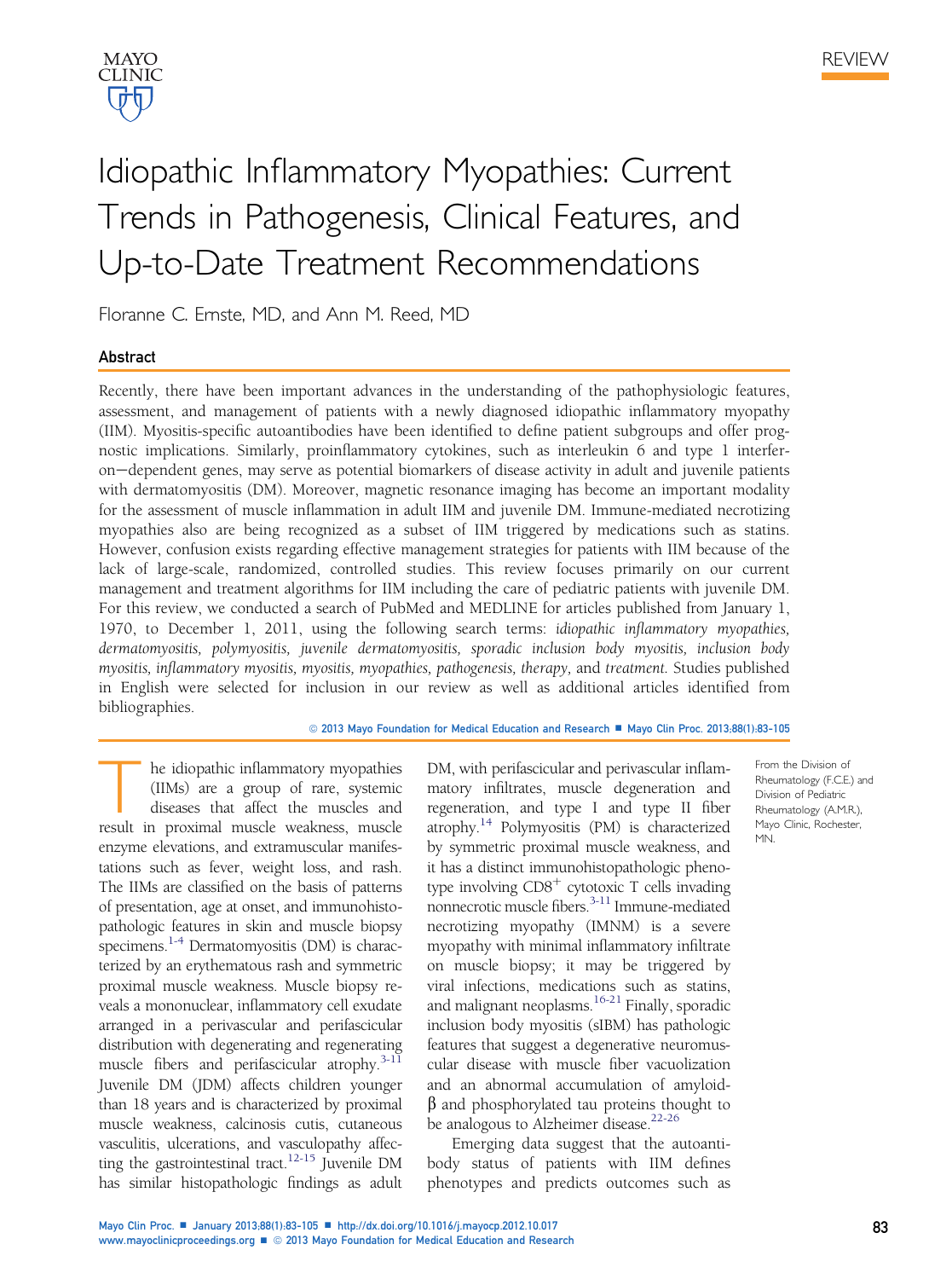## ARTICLE HIGHLIGHTS

- Myositis-specific autoantibodies may define subgroups of patients with idiopathic inflammatory myositis, suggest specific extramuscular organ involvement such as the pulmonary and cardiac systems, and may offer a long-term prognosis.
- Magnetic resonance imaging, T1-weighted, T2-weighted, and sequences using fat suppression techniques and short tau inversion recovery, provides useful information to identify a muscle site for biopsy, diagnose myositis, and monitor treatment response.
- **n** For adult patients with idiopathic inflammatory myositis, we suggest an initial drug regimen of high-dose corticosteroids concurrent with a steroid-sparing agent, such as methotrexate, azathioprine, or mycophenolate mofetil, followed by a tapering course of corticosteroids.
- For juvenile dermatomyositis uncomplicated by severe disease, we begin corticosteroids at 2 mg/kg up to a maximum of 60 mg/d with a taper after 2 to 4 weeks, depending on patient response. Subcutaneous methotrexate is added at the onset of treatment at a dosage of 15 mg/m<sup>2</sup> once weekly.
- For adult or juvenile patients with severe myositis, extensive extramuscular organ involvement, or refractory disease, we use high-dose methylprednisolone in addition to intravenous immunoglobulin, cyclophosphamide, rituximab, or cyclosporine.
- Novel biomarkers of disease activity such as interleukin 6 and type I interferon-regulated genes may serve as indicators of disease activity in adult and juvenile myositis.

treatment response and extramuscular organ involvement. Myositis-specific autoantibodies (MSAs) may be found in the serum of approximately 50% to 60% of patients with IIM, and they are directed against proteins in the cell nucleus and cytoplasm. The common MSAs are the aminoacyl transfer RNA (tRNA), synthetases anti-p155/140 antibody (a 155 kDa reactive nuclear protein), anti-Mi2, anti-SRP, and anti-CADM-140, although there are many others used as markers to define subsets of IIM[.27-34](#page-17-0) Moreover, novel biomarkers have been identified to potentially serve as serologic evidence of increased disease activity and to monitor treatment response. In particular, interleukin (IL) 6 and type 1 interferon genes and proteins may serve as markers for disease activity in DM.[35-39](#page-18-0)

This review focuses on our current treatment recommendations. The approach to treatment of IIM has not been standardized because of the rarity of the disease and the lack of controlled treatment trials. Hence, universal agreement does not exist among myositis experts regarding treatment decisions and management strategies. Our institution has a standard protocol for the treatment of IIM that we will review. In addition, current literature regarding MSAs as predictors of clinical phenotypes and disease outcomes and novel biomarkers of disease activity will be discussed. We conducted a search of PubMed and MEDLINE for articles published from January 1, 1970, to December 1, 2011, using the following search terms: idiopathic inflammatory myopathies, dermatomyositis, polymyositis, juvenile dermatomyositis, sporadic inclusion body myositis, inclusion body myositis, inflammatory myositis, myositis, myopathies, pathogenesis, therapy, and treatment. Studies published in English were selected for inclusion in our review. Additional articles were obtained from retrieved article bibliographies.

# CLINICAL AND LABORATORY FEATURES OF IIM

## **Dermatomyositis**

Dermatomyositis presents with an erythematous, photosensitive rash with poikiloderma, Gottron papules, periorbital edema, heliotrope rash, and periungual telangiectasias. Rashes may involve the face, neck, torso, fingers, and extensor surfaces of the extremities. Infrequently, patients with DM have cutaneous vasculitis, ulcerations, and calcinosis, but these features are seen more often in JDM.[13-15](#page-17-0) Symmetric proximal muscle weakness develops over weeks to months coupled with elevated muscle enzyme levels. Electromyographic (EMG) abnormalities include polyphasic motor unit action potentials of short duration and low amplitude and increased insertional and spontaneous activity with fibrillation potentials, sharp waves, and/or repetitive discharges. Other organ systems may be involved, such as vascular, pulmonary, gastrointestinal, and cardiac systems.[4,15](#page-17-0) Pulmonary manifestations range from aspiration pneumonia due to weakness of the ventilatory muscles to interstitial lung disease (ILD). The most common ILD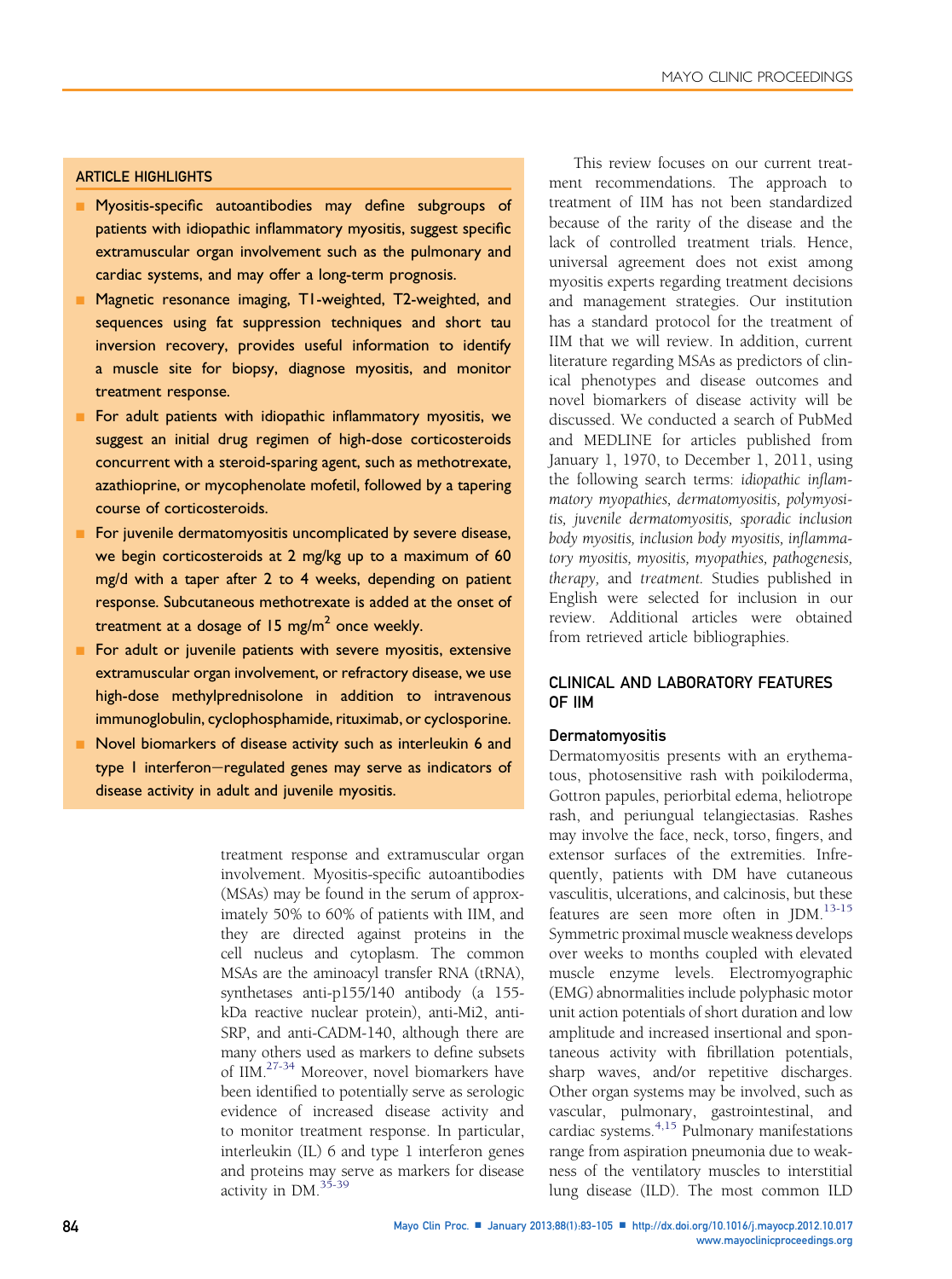pattern is a nonspecific interstitial pneumonitis that has the appearance of ground-glass opacities without honeycombing on high-resolution computed tomography (CT) of the lungs; it can be seen in up to one-third of patients with DM or PM.<sup>40</sup> Interstitial lung disease may lead to complications such as pulmonary hypertension or cor pulmonale. Rarely, the ILD can be rapidly progressive and fatal. $40,41$  Dysphagia related to proximal muscle dysfunction due to cricopharyngeal weakness or spasm may be evident on videofluoroscopy.<sup>[42](#page-18-0)</sup> Cardiac manifestations may not be as symptomatic as other organ manifestations of DM. For example, an asymptomatic arrhythmia such as sinus tachycardia may be detected by electrocardiography, and diastolic dysfunction may be seen on echocardiography. Although severe cardiac manifestations are not typical in DM, myocarditis has been found on autopsy studies. $43,44$ 

A common set of criteria for the diagnosis of DM (also used for PM) is that proposed by Bohan and Peter<sup>[1,2](#page-17-0)</sup>: (1) characteristic skin findings, (2) proximal muscle weakness, (3) elevated muscle enzyme levels, (4) a myopathic pattern on EMG, and (5) evidence of an endomysial, mononuclear inflammatory infiltrate on muscle biopsy. (Four of the 5 criteria must be present for a definite diagnosis of  $PM^{1,2}$ )

#### Polymyositis

Polymyositis presents with symmetric, proximal muscle weakness without a rash, elevated muscle enzyme levels, and extramuscular organ involvement similar to that in DM, such ILD and myocarditis. $4,40,43$  Polymyositis is a rarer entity. Some experts believe that patients may be misdiagnosed as having PM given its nonunique clinical features shared with other myopathies.<sup>[45](#page-18-0)</sup>

## Immune-Mediated Necrotizing Myopathy

Immune-mediated necrotizing myopathy is now being recognized as part of the group of IIMs and is best characterized as a necrotizing myopathy with minimal or no inflammatory infiltrate on muscle biopsy. Pathogenesis is hypothesized to be immune mediated with a trigger such as a drug, and it may be responsive to immunosuppressive treatment.<sup>[16-19](#page-17-0)</sup> There are clinical distinctions between IMNM and a toxic or necrotizing myopathy: the course of a necrotizing myopathy may be self-limited,

and recovery may occur after the offending agent is discontinued, occasionally over weeks to months.[17,18](#page-17-0) Similarly, patients with IMNM may have high elevations of creatine kinase (CK) levels, greater than 10 times the upper limits of normal, with acute or subacute onset of proximal muscle weakness that may be severe. However, patients with IMNM may also have a chronic disease course. Management, in general, is similar to that for patients with DM or PM with respect to use of corticosteroids and other immunosuppressants as indicated for control of disease.<sup>17-19</sup> Triggers that have been identified include viruses, cancer, connective tissue diseases, and certain medications such as statins. Statin-induced necrotizing myopathy has been associated with an antibody against the 3-hydroxy-3-methylglutaryl-coenzyme A reductase (HMGCR) protein that is up-regulated in regenerating muscle fibers.<sup>[19-21](#page-17-0)</sup> Anti-HMGCR antibodies may become clinically useful for monitoring disease activity. Recently, Werner et al<sup>[21](#page-17-0)</sup> found that anti-HMGCR correlated with CK levels and extremity strength; treatment was associated with decreased antibody levels and improved arm strength.

#### Sporadic Inclusion Body Myositis

Sporadic inclusion body myositis is distinctive among the IIMs because it is characterized by symmetric or asymmetric weakness of insidious onset involving the proximal and/or distal muscles occurring after age 50 years with a male to female ratio of  $3:1.^{22}$  $3:1.^{22}$  $3:1.^{22}$  Classically, atrophy of the forearm flexors, finger flexors, and quadriceps muscles is observed. Dysphagia may be a prominent feature leading to poor outcomes such as feeding tube placement or recurrent aspiration pneumonia. Muscle enzyme levels, such as the CK level, may be minimally elevated. A muscle biopsy reveals an inflammatory mononuclear cell infiltrate with rimmed vacuoles and congophilic deposits.<sup>22-25</sup> The Griggs criteria<sup>[26](#page-17-0)</sup> that are frequently used for diagnosis address several clinical, laboratory, and histopathologic features: duration of illness longer than 6 months; age at onset older than 30 years; weakness of proximal and distal muscles of upper and lower extremities and either finger flexor weakness, wrist flexor greater than wrist extensor weakness, or quadriceps weakness; serum CK level less than 12 times normal; and muscle biopsy evidence of invasion of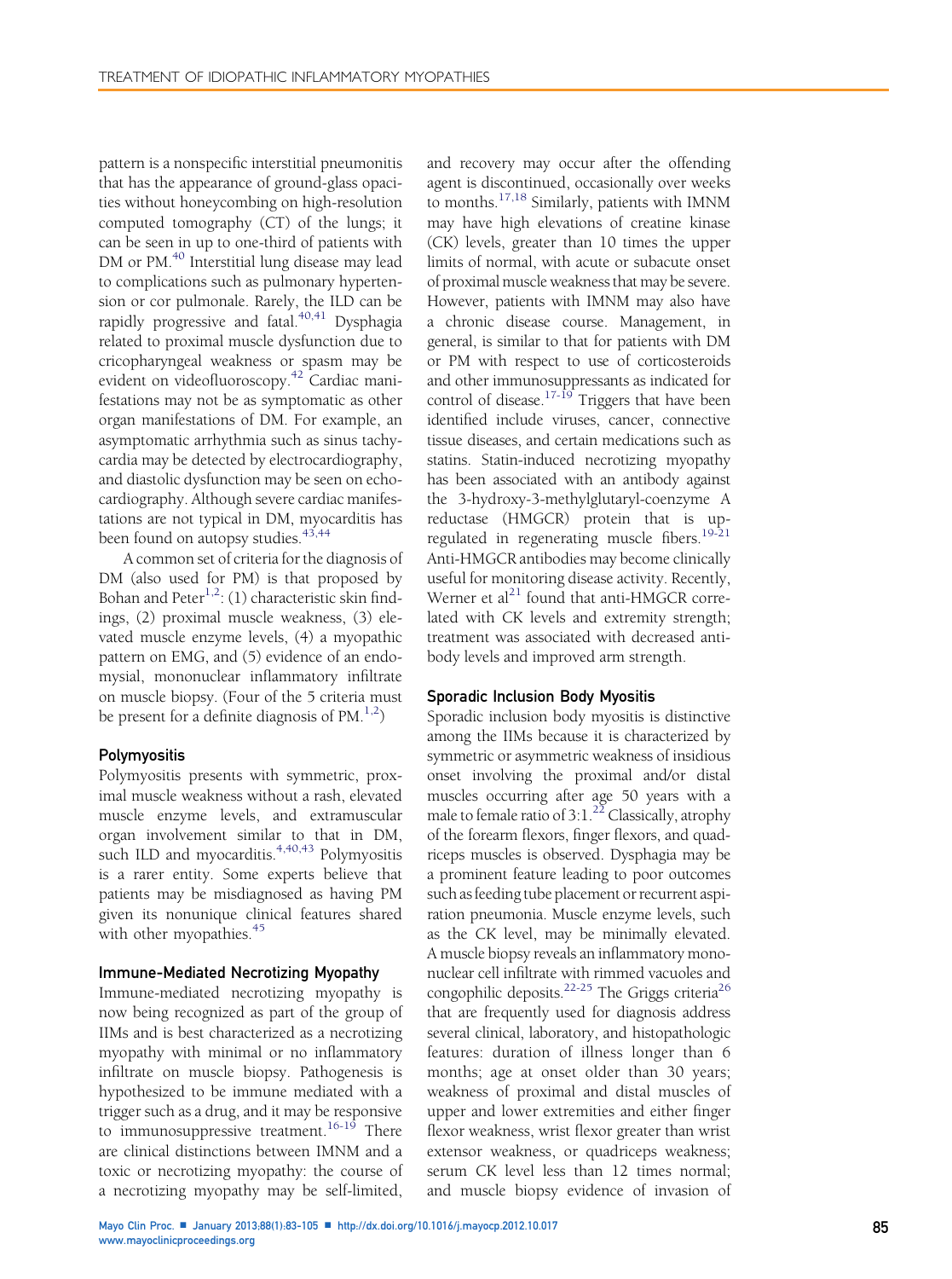nonnecrotic fibers by mononuclear cells, vacuolated muscle fibers, and intracellular amyloid deposits or 15- to 18-nm tubulofilaments on muscle biopsy. Patients have a definite diagnosis of sIBM if they satisfy the vacuolated muscle fibers criteria in addition to all the other criteria[.26](#page-17-0)

## Juvenile Dermatomyositis

Juvenile DM presents in patients less than 18 years of age with skin and muscle features similar to those in adult  $DM.<sup>12,13</sup>$  Traditionally, the Bohan and Peter criteria are employed for diagnosis.[1,2](#page-17-0) However, on the basis of a 2006 international consensus survey of members of the Network for Juvenile Dermatomyositis and the Paediatric Rheumatology International Trials Organisation, criteria have been proposed to include features of muscle inflammation seen on magnetic resonance imaging (MRI) and/or ultrasonography, nailfold capillaroscopy, calcinosis cutis (soft tissue calcification), and dysphonia[.46,47](#page-18-0) Nailfold capillaroscopy is particularly useful in predicting severity of disease and monitoring the clinical course in patients with JDM.<sup>[48](#page-18-0)</sup> Extramuscular manifestations include Raynaud phenomenon, inflammatory arthritis, pneumonitis, vasculopathy of the gastrointestinal tract leading to bowel ischemia and/or infarction, and cardiomyopathy. Dysphagia is also a prominent clinical feature of JDM, with features of cricopharyngeal muscle dysfunction similar to adult DM.<sup>[13-15,49](#page-17-0)</sup> Juvenile DM can be further classified on the basis of disease course, including monocyclic, polycyclic, chronic, and ulcerative disease. Monocyclic refers to a disease course characterized by remission within 2 to 3 years, while a polycyclic course is marked by periods of relapse.<sup>[13,50](#page-17-0)</sup>

Although usually associated with systemiconset juvenile idiopathic arthritis, macrophage activation syndrome may be present in children with JDM.[51,52](#page-18-0) Macrophage activation syndrome is a severe, life-threatening, systemic inflammatory condition characterized by the presence of activated macrophages that phagocytose erythroid precursors in the marrow, leading to progressive cytopenias, fever, hepatosplenomegaly, and coagulopathy. Affected patients should be managed in a critical care setting, and treatment involves high-dose corticosteroids, cyclosporine, and anakinra, a recombinant IL-1 receptor antagonist. $52,53$ 

## Amyopathic and Hypomyopathic Dermatomyositis

Two subsets of DM have been described, amyopathic DM and hypomyopathic DM. Criteria have been developed to classify these subsets. Patients with amyopathic DM have the classic rash seen in DM without evidence of muscle inflammation, as determined by normal muscle enzyme levels within 2 years after diagnosis and normal EMG findings.<sup>[54](#page-18-0)</sup> Hypomyopathic DM refers to patients who do not have muscle weakness, but there may be evidence of muscle inflammation such as a mild elevation in CK level, abnormalities on EMG, inflammation detected by MRI of proximal muscles, and abnormalities in muscle biopsy specimens.<sup>[55](#page-18-0)</sup> Interstitial lung disease has been described in patients with amyopathic DM.<sup>[56](#page-18-0)</sup> Malignancy has also been reported in patients with amyopathic DM, although the incidence is lower than that found in classic DM.<sup>[55,57](#page-18-0)</sup>

#### **PATHOGENESIS**

Our current understanding of the pathogenesis of IIM is that there is a combination of genetic and environmental factors that determine susceptibility to IIM.<sup>58</sup> Certain HLA alleles on chromosome 6, in particular HLA-DQA1\*0501 and HLA-DRB1\*0301, have been associated with IIM.<sup>59,60</sup> Polymorphisms in the tumor necrosis factor  $\alpha$  (TNF- $\alpha$ ) (TNF $\alpha$ -308A) allele have been associated with a longer disease course, increased disease severity, and calcinosis in JDM[.60,61](#page-18-0) Viral infections, such as with Coxsackie B virus, may trigger the onset of immune dysregulation in the genetically susceptible host.<sup>62</sup> There are several important histologic differences among the inflammatory myopathies that suggest different pathogenic mechanisms.

## Dermatomyositis and Juvenile Dermatomyositis

Dermatomyositis is a complement-mediated vasculopathy of the small vessels in muscle tissue resulting in ischemia and vessel damage. There is deposition of the C5b-9 membrane attack complex around the microvasculature.<sup>[10](#page-17-0)</sup> Classic histopathologic findings are mononuclear cell infiltrates in muscle fibers, necrotic fibers, and degenerating and regenerating fibers. Perifasicular atrophy of the myofibrils may be seen, possibly related to tissue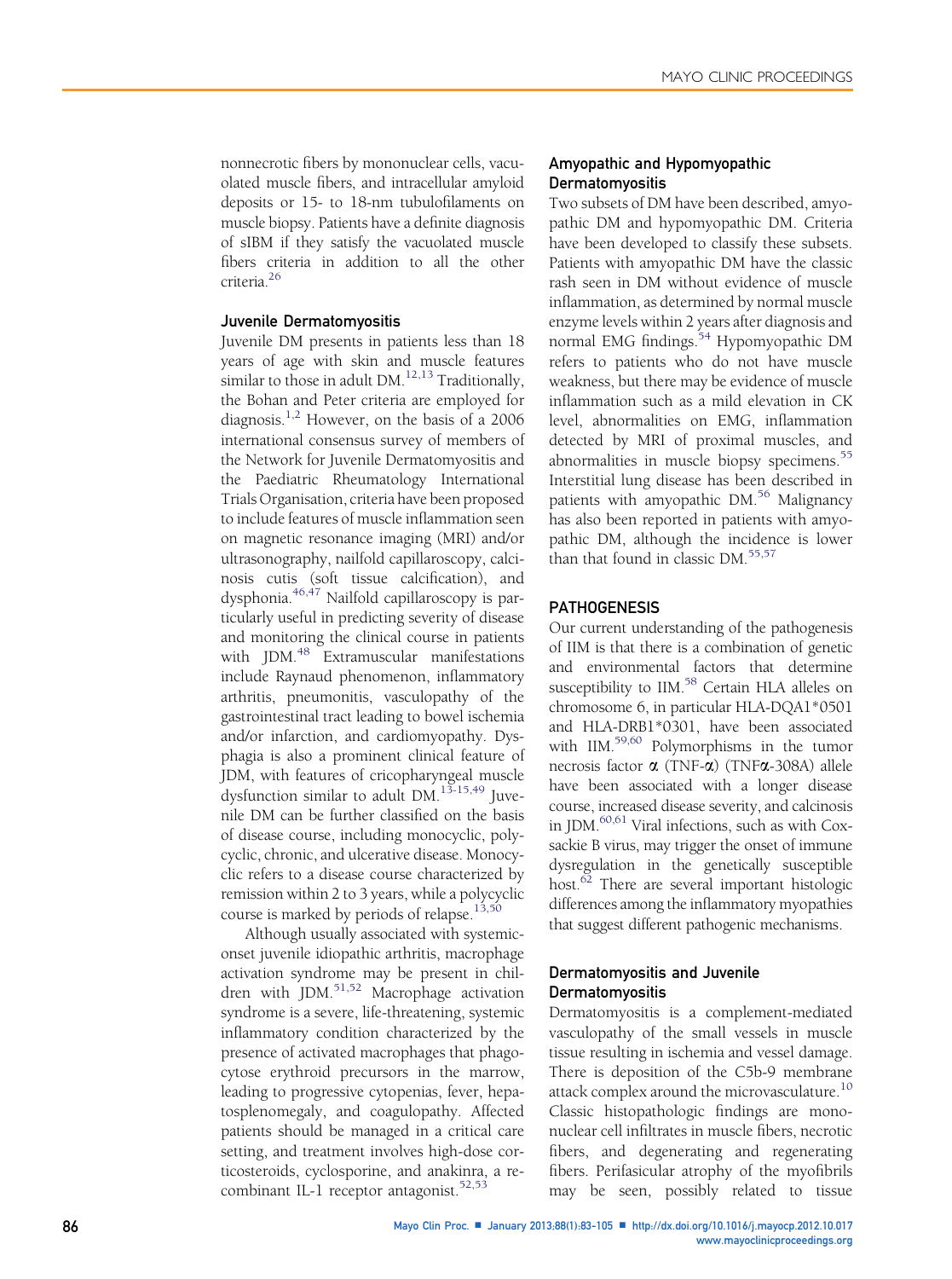hypoperfusion from ischemic microangiopathy in later stages of the muscle disease.<sup>[1-11](#page-17-0)</sup> The mononuclear cell infiltrates consist of B cells and  $CD4<sup>+</sup>$  T cells in the perimysial and perivascular area and plasmacytoid dendritic cells (pDCs) in perifascicular areas, which supports a humorally mediated mechanism of pathogen-esis.<sup>[3-10](#page-17-0)</sup> Similarly, JDM has histopathologic features supporting a small-vessel vasculopathy or vasculitis as a pathogenic mechanism. Typical muscle biopsy findings of JDM include atrophy in the perifasicular areas from tissue hypoperfusion.[12-15](#page-17-0) Common proinflammatory cytokines described in DM and JDM include type 1 interferons  $(\alpha/\beta)$  and TNF- $\alpha$ . These cytokines may be present in muscle tissue and endothelial cells and may induce major histocompatibility complex (MHC) class I expression in normal and regenerating muscle cells.[3,4,9,63](#page-17-0) Other cytokines that have been observed are IL-4, IL-6, IL-15, and IL-17. The proinflammatory cytokines predominate in muscle tissue, leading to migration of  $CD4^+$ T cells such as Th1 and Th17, B cells,  $CD8<sup>+</sup>$ T cells, macrophages, and pDCs.<sup>[3-9,37,63-65](#page-17-0)</sup> Dendritic cells are antigen-presenting cells that are now recognized as important mediators in the inflammatory response in DM and JDM. A type of dendritic cell, pDCs, have been found in the skin and muscle tissue of patients with DM and JDM.[64,66](#page-18-0) They are known for producing type 1 interferon in response to viral nucleic acids.[67](#page-19-0) Transforming growth factor  $\beta$  has been observed in muscle tissue, which may promote anti-inflammatory effects and fibrosis.<sup>68</sup> Chemokines are chemoattractants that promote development of inflammatory changes due to migration of leukocytes to muscle tissue; commonly described chemokines include the macrophage inflammatory proteins  $1\alpha$  (chemokine ligand 3) and  $1\beta$  (chemokine ligand 4), which attract T and B cells, and B-cell chemokine CXCL13, which is prominent in perimysial infiltrates and is a B-cell activator.[69,70](#page-19-0)

## Polymyositis

In PM, an endomysial mononuclear cell infiltrate surrounds and invades nonnecrotic muscle fiber cells, causing muscle fiber necrosis and regeneration.<sup>[3-8](#page-17-0)</sup> Unlike DM, the microvasculture of muscle tissue does not appear to be involved in its pathogenesis,

and B cells are rarely seen. It is believed that a cellular-mediated cytotoxic mecha-nism accounts for its pathogenesis.<sup>[3,9](#page-17-0)</sup> CD8<sup>+</sup> cytotoxic T cells and macrophages clonally expand and interact with muscle fibers expressing MHC class I, resulting in muscle fiber changes in the endomysium.<sup>[3-9](#page-17-0)</sup> Polymyositis has the same proinflammatory cytokines and chemokines that are seen in DM, including type 1 interferons  $(\alpha/\beta)$  and TNF- $\alpha$ <sup>[4,9,63](#page-17-0)</sup>

#### Sporadic Inclusion Body Myositis

As in PM, patients with sIBM have  $CD8<sup>+</sup>$  cytotoxic T cells and macrophages in the endomysium that surround and invade nonnecrotic muscle fiber cells, leading to muscle fiber necrosis in fibers expressing MHC class  $I^{3-8}$  $I^{3-8}$  $I^{3-8}$ . Also similar to PM, a cellular-mediated cytotoxic mechanism is believed to be the primary feature of pathogenesis in sIBM.<sup>[3,9](#page-17-0)</sup> Muscle degeneration in sIBM is characterized by rimmed vacuoles seen on light microscopy, nuclear and cytoplasmic inclusions detected on electron microscopy, congophilic amyloid deposits, and phosphorylated tau proteins. $4,22,24-26$  Due to the degeneration seen on muscle histopathologic studies, sIBM has become increasingly considered a degenera-tive myopathy with inflammatory features.<sup>[23,24](#page-17-0)</sup> As in DM and PM, proinflammatory cytokines circulate in sIBM, including type 1 interferons  $(\alpha/\beta)$  and TNF- $\alpha$ .<sup>[4,9,63](#page-17-0)</sup>

#### Immune-Mediated Necrotizing Myopathy

In IMNM, macrophages surround necrotic muscle fibers, and atrophic and regenerating fibers are present. Immunostaining reveals T lymphocytes (CD3) and macrophages (CD68) around necrotic and regenerating muscle fibers. The pathogenesis of IMNN is incompletely understood at this time, but macrophages may be the primary effector cell.<sup>[16-19](#page-17-0)</sup> In addition, anti-SRP and the anti-HMGCR (200 and 100 kDa) proteins have been found in patients with IMNN, suggesting an antibody-mediated autoimmune mechanism of pathogenesis.<sup>[19-21](#page-17-0)</sup>

#### MYOSITIS-SPECIFIC AUTOANTIBODIES

Immune dysregulation in IIM may result in antibodies against specific nuclear and cytoplasmic antigens [\(Table 1\)](#page-5-0). Characteristic phenotypes may be associated with certain MSAs.<sup>[27](#page-17-0)</sup> Common MSAs are the aminoacyl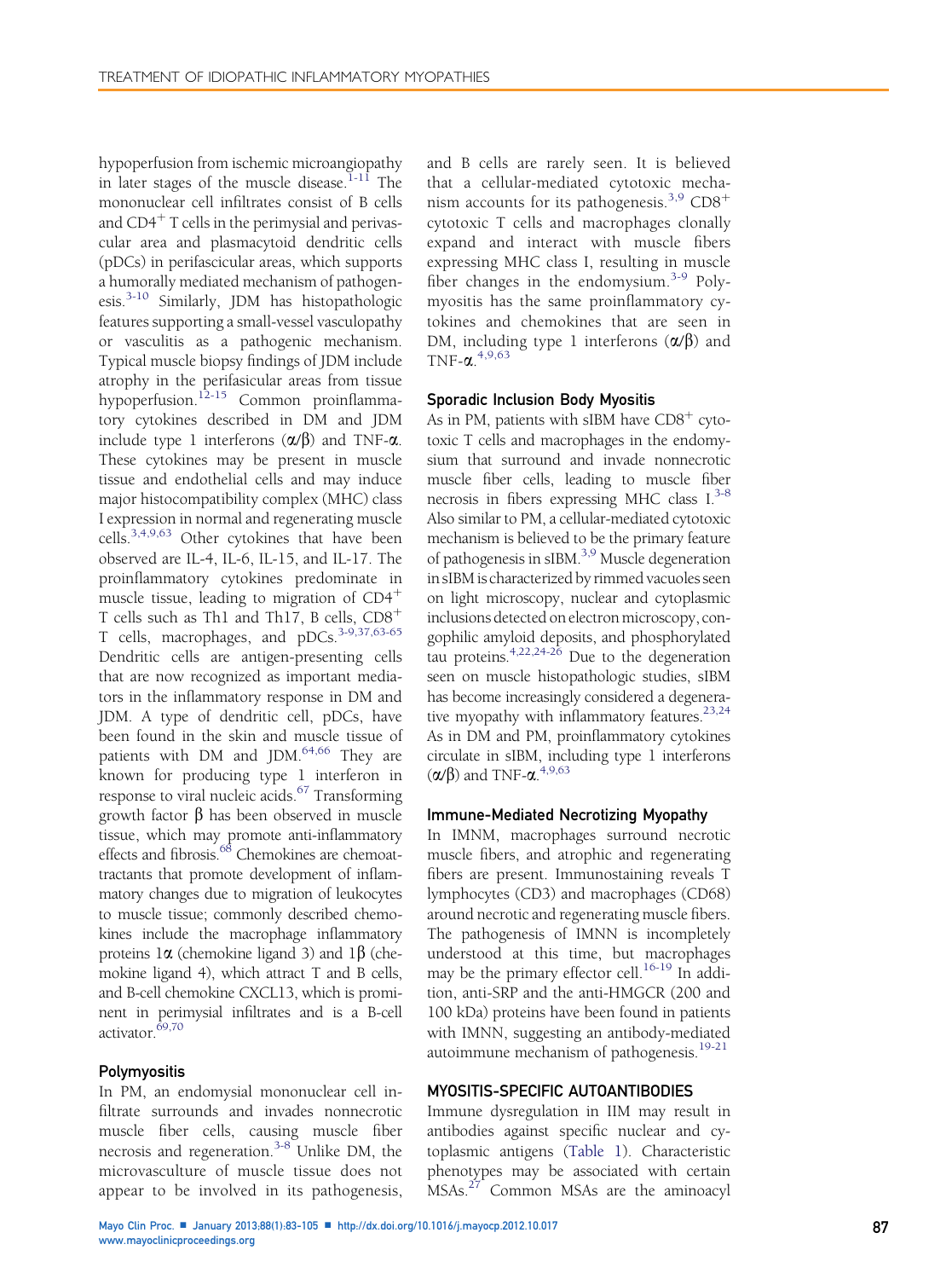|                 |                              |                                                                             |                | Frequency (%) |  |  |
|-----------------|------------------------------|-----------------------------------------------------------------------------|----------------|---------------|--|--|
| Autoantibody    | Target autoantigen           | Clinical features                                                           | IIM            | <b>IDM</b>    |  |  |
| Anti-synthetase | Aminoacyl-tRNA synthetase    | Mechanic's hands, arthritis,<br>Raynaud phenomenon,<br>ILD, myositis, fever | $30 - 40$      | $1-5$         |  |  |
| $ o-1 $         | Histidyl-tRNA synthetase     |                                                                             | 20             | .             |  |  |
| $PI -7$         | Theronyl-tRNA synthetase     |                                                                             | $<$ 5          | .             |  |  |
| $PI - 12$       | Alanyl-tRNA synthetase       |                                                                             | $<$ 5          | .             |  |  |
| $\circ$         | Isoleucyl-tRNA synthetase    |                                                                             | $<$ 5          | .             |  |  |
| E               | Glycyl-tRNA synthetase       |                                                                             | $<$ 5          | .             |  |  |
| <b>KS</b>       | Asparaginyl-tRNA synthetase  |                                                                             | $<$ 5          | .             |  |  |
| Ha              | Tyrosyl-tRNA synthetase      |                                                                             | $\lt$          | .             |  |  |
| 7 <sub>o</sub>  | Phenylalanyl-tRNA synthetase |                                                                             | $\lt$          | .             |  |  |
| Anti-CADM-140   | MDA5                         | Aggressive ILD in Asians                                                    | 50-73 (Asians) | Unknown       |  |  |
| Anti-p155/140   | $TIFI - Y$                   | Malignancy                                                                  | $13 - 21$      | $22 - 29$     |  |  |
| Anti-SRP        | Signal recognition particle  | Necrotizing myopathy                                                        | $5 - 10$       | $ -3$         |  |  |
| Anti-Mi2        | Nuclear helicase             | Classic DM skin features                                                    | < 10           | $4 - 10$      |  |  |
| Anti-200/100    | HMG-CoA reductase            | Necrotizing myopathy                                                        | < 10           | Unknown       |  |  |

#### <span id="page-5-0"></span>TABLE 1. Myositis-Specific Autoantibodies, Clinical Associations, and Frequencies in Adult and Juvenile Idiopathic Inflammatory Myopathies

 $DM =$  dermatomyositis; HMG-CoA = 3-hydroxy-3-methylglutaryl coenzyme A; IIM = idiopathic inflammatory myopathy; ILD = interstitial lung disease; MDA5 = melanoma differentiation-associated gene 5; TIF1- $\gamma$  = transcriptional intermediary factor 1  $\gamma$ ; tRNA =  $transfer RNA; ellipses = not applicable.$ 

Adapted from Arthritis Res Ther,<sup>[34](#page-18-0)</sup> with permission.

tRNA synthetases. These enzymes catalyze binding of amino acids to specific tRNAs. These autoantigens include the following: Jo-1, PL-7, PL-12, OJ, EJ, KS, Ha, and Zo. $27-30$  The anti-Jo-1 antibody is the most common. It is found in approximately 20% of adult patients with IIM. Anti-Jo-1 is the hallmark antibody for the antisynthetase syndrome, which consists of fever, mechanic's hands, Raynaud phenomenon, myositis, ILD, and arthritis. The frequencies of the other anti-tRNA synthetases range from 1% to 5%.[27,28,34](#page-17-0)

The anti-Mi2 antibody acts against a nuclear helicase involved in transcriptional activation. Patients have classic cutaneous features including Gottron papules, shawl sign, cuticle overgrowth, V-sign, and a heliotrope rash.<sup>28-30</sup> Ultraviolet light has been implicated, suggesting an environmental trigger in adult DM.[71](#page-19-0)

The anti-SRP antibody is directed against the signal recognition particle. It is a 6-polypeptide complex that escorts newly synthesized proteins from the cytoplasm to the endoplasmic reticulum[.28-30](#page-18-0) Patients with anti-SRP antibody have necrotizing myopathy, acute in onset, with dilated cardiomyopathy and a poor response to standard immunosuppression. $72,73$ 

Other MSAs are the p155/140 doublet kDa proteins and antimelanoma differentiationassociation gene 5 (anti-MDA5) autoanti-bodies.<sup>[28-30,74,75](#page-18-0)</sup> Autoantibodies to p155/140 doublet protein are associated with cancer with an 89% specificity and 70% sensitivity.[74,75](#page-19-0) The anti-MDA5 antibody acts against the retinoic acid-inducible gene receptors involved in recognizing viral proteins. It has been described in Asians with amyopathic DM, although it can occur in non-Asian patients as well. The anti-MDA5 antibody has been associated with rapid onset of ILD and death.[30-32](#page-18-0) The MSAs may be markers of disease, but recent studies suggest that certain MSAs, such as anti-Jo-1, trigger or help propagate immune dysregulation by becoming endogenous type 1 interferon inducers by peripheral blood mononuclear cells in vitro.<sup>[28,76](#page-18-0)</sup>

In children, the frequency of MSAs is less than adults with myositis. Rarely, antisynthetases are detected. Rider et  $al^{77}$  $al^{77}$  $al^{77}$  found MSAs in only 2 of 52 children tested; only one had anti-Jo-1 antibody, and the other had anti-PL-12 antibody. Similarly, Wedder-burn et al<sup>[78](#page-19-0)</sup> studied 99 children with JDM and overlap connective tissue disease; only 2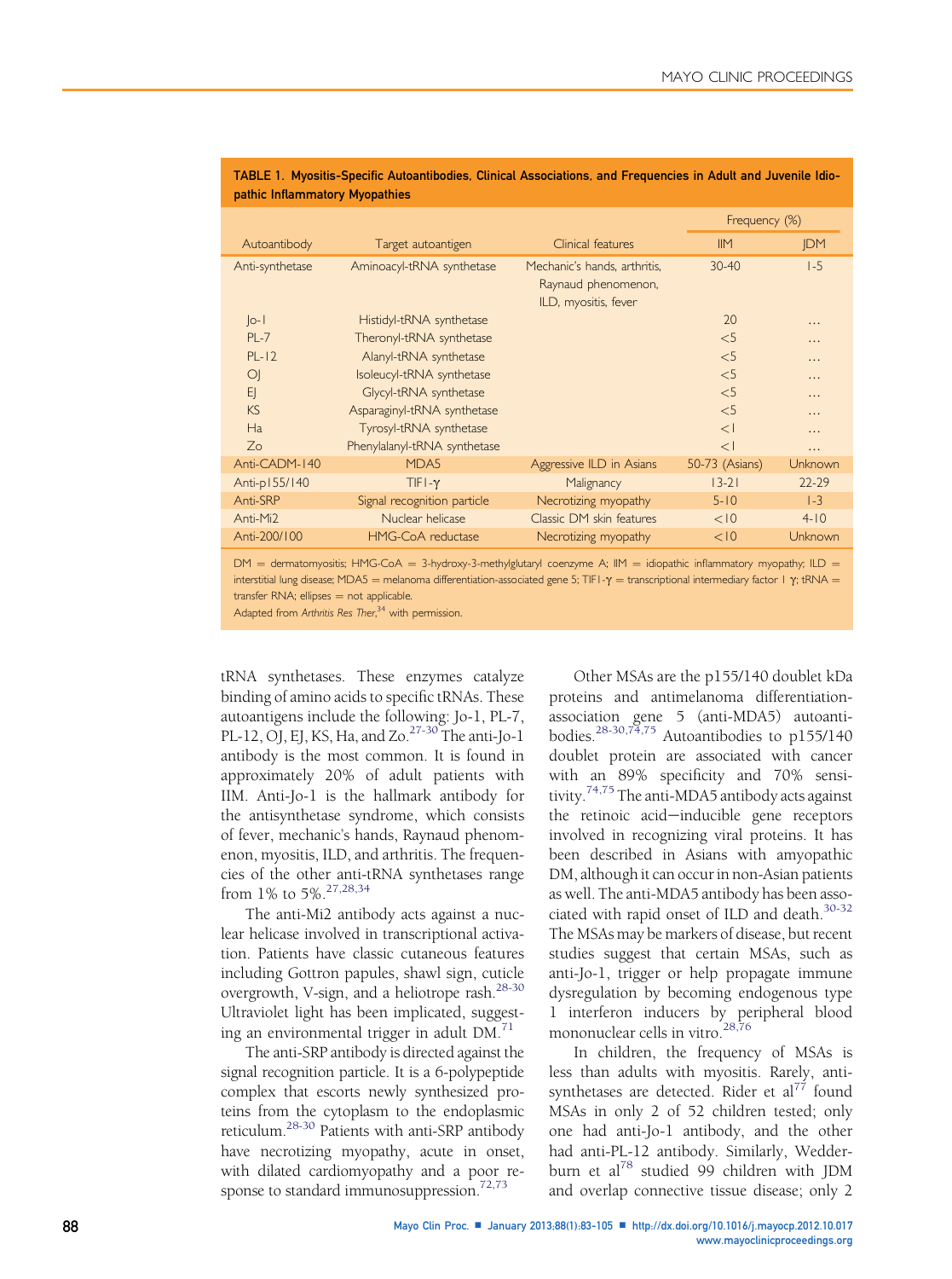of 24 children with JDM and scleroderma overlap had anti-Jo-1 antibodies. Clinical features in children with anti-Jo-1 antibodies are similar to those in adults with arthritis and ILD.[77,79](#page-19-0) Other autoantibodies described in children are anti-MJ, anti-Mi2, and the p155/140 kDa protein. Curiously, although autoantibodies to the p155/140 kDa protein have been found in 29% of patients with JDM, their presence is not associated with cancer.<sup>[28,33](#page-18-0)</sup> Rather, autoantibodies to the p140 kDa protein have been associated with calcinosis in JDM, with an odds ratio of 7.0.[33](#page-18-0) The anti-SRP antibody is rarely seen in children, although it has been described in African American girls with juvenile PM.<sup>[80](#page-19-0)</sup>

## INITIAL DISEASE INVESTIGATIONS

The differential diagnosis of noninflammatory myopathies includes muscular dystrophy of late onset, limb-girdle dystrophy (ie, dysferlinopathies) with onset during adult years, adult-onset nemaline myopathy associated with monoclonal gammopathy, or myotonic dystrophy type  $2.^{81}$  It is important to remember that muscular dystrophy and mitochondrial myopathies should be included in the differential diagnosis in a patient presenting with proximal muscle weakness and elevated muscle enzyme levels. A muscle biopsy can help to distinguish among these neuromuscular diseases and genetic testing. Typical histopathologic features of muscular dystrophy include a reduction or absence of dystrophin with degenerating and regenerating muscle fibers and replacement of muscle with fat or connective tissue; there may be invasion of muscle fibers by mononuclear cells, leading to diagnostic confusion with PM.[82](#page-19-0) Genetic testing for muscular dystrophy should include testing for the dystrophin gene. $83$  Mitochondrial myopathies have the classic histopathologic abnormalities of subsarcolemmal and interfibrillar accumulation of mitochondria visualized on Gomori trichrome stain and "ragged red fibers" of glycogen and neutral lipids against a blue background of muscle fibers with reduction or absence of cytochrome c oxydase.[84](#page-19-0) The differential list for noninflammatory myopathies also includes druginduced myopathy, endocrine myopathy such as thyroid disorder or hyperparathyroidism, and metabolic and infectious myopathies. In

children, the differential diagnosis should include Duchenne or Becker muscular dystrophy and an infectious myopathy related to acute viral illness such as coxsackievirus or influenza virus. [85](#page-19-0)

Relevant laboratory studies are a complete blood cell count, erythrocyte sedimentation rate, C-reactive protein, thyroid-stimulating hormone, sodium, potassium, bicarbonate, serum urea nitrogen, creatinine, magnesium, fasting calcium, phosphorus, magnesium, lactate dehydrogenase, aspartate aminotransferase, alanine aminotransferase, CK, and aldolase levels. In addition, a fasting glucose and lipid panel should be obtained to determine risk for diabetes or hyperlipidemia. It is important to measure the connective tissue disease autoantibodies as well because an antinuclear antibody and antibodies to the extractable nuclear antigens such as anti-SS-A, anti-SS-B, anti-Smith, anti-RNP, anti-Scl 70, and anti-centromere antibodies suggest that the myopathy may be secondary to a connective tissue disease, although a positive autoantibody result does not necessarily establish a connective tissue disease diagnosis. Occasionally, a panel for MSAs may define the clinical phenotype, which may help to confirm the diagnosis, especially in patients with atypical clinical presentations. Myositis-specific autoantibodies may also offer a prognosis for subsets of patients, such as those with tRNA synthetase antibodies. Myositis-specific autoantibody tests are typically sent to a large reference laboratory, and results may not be available for several weeks.

Additional tests should include an EMG and a muscle biopsy. Electromyography should be performed for 2 major reasons: (1) to confirm a myopathic process characterized by polyphasic motor unit action potentials of short duration and low amplitude with increased insertional and spontaneous activity with fibrillation potentials, sharp waves, or repetitive discharges and (2) to target a muscle for biopsy. A muscle biopsy is one of the most important investigative tools for differentiating an inflammatory from a noninflammatory myopathy and for subclassification purposes. It is also the gold criterion for confirming a diagnosis of IIM. To maximize the diagnostic yield and reduce sampling error, a weak muscle should be chosen for biopsy. Often this weakness is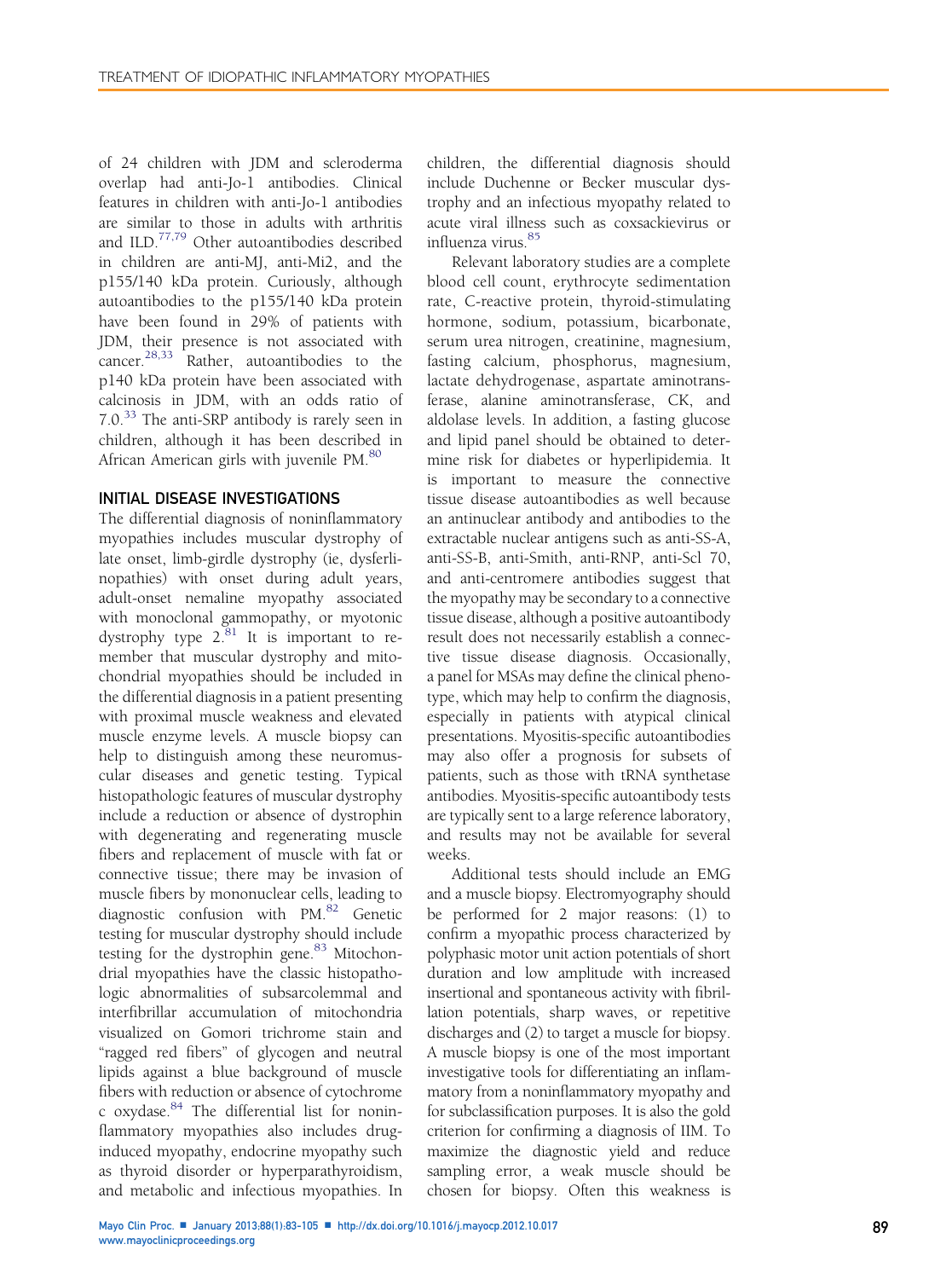demonstrated by EMG abnormalities of the affected muscle; the same muscle on the opposite side should be chosen for biopsy. If a muscle biopsy cannot be done or the results are inconclusive, a skin biopsy may help to confirm the diagnosis of DM, coupled with other supporting evidence. The typical histopathologic findings on skin biopsy examination are a vacuolar interface dermatitis with vacuolar changes of the epidermal basal layer, apoptosis, necrotic keratinocytes, and perivascular lymphocytic infiltrate and mucin deposition in the dermis.<sup>[86,87](#page-19-0)</sup> This vacuolar interface pattern may be seen in lupus erythematosus as well; however, direct immunofluorescence should yield negative results in patients with DM and positive results in lupus.<sup>[87](#page-19-0)</sup>

In IIM, although the muscle is the primary target, other organ systems may be affected. We recommend performing chest radiography and baseline pulmonary function testing including determination of maximal inspiratory and expiratory pressures. Reduced inspiratory pressures or poor effort from respiratory muscle weakness could potentially lead to poor outcomes such as aspiration pneumonia. A reduced diffusing capacity for carbon monoxide may suggest an ILD process. Chest radiographs may be insensitive to detecting subtle pulmonary changes from ILD; hence, high-resolution CT of the lungs should be performed. We also recommend echocardiography if the suspicion for cardiac involvement is high.

#### Malignancy in Adults With IIM

Malignancy occurs in 25% of adult patients with DM within 0 to 5 years of disease onset. In PM, the association is approximately 10% to 15%.<sup>[88-91](#page-19-0)</sup> Malignancy has also been associ-ated with amyopathic dermatomyositis.<sup>[55,57](#page-18-0)</sup> Breast and ovarian cancers are common in women, whereas lung and prostate cancers predominate in men. Other cancers associated with myositis include pancreatic, gastric, colorectal, and bladder cancer and non-Hodgkin lymphoma[.88-91](#page-19-0) Practices differ among clinicians when evaluating for malignancy. Our practice is to perform age-appropriate cancer screening tests, including mammography, colonoscopy, prostate-specific antigen measurement, and prostate and pelvic examinations. An elevated CA-125 level at DM diagnosis in women may be predictive of increased risk for ovarian or primary peritoneal malignancy.<sup>[92](#page-19-0)</sup> Computed tomography of the abdomen/pelvis or pelvic ultrasonography facilitates identification of a malignancy of ovarian, endometrial, or primary peritoneal origin. If resources allow, positron emission tomography may be useful if findings on initial studies are unremarkable but the suspicion for cancer remains high; however, there are no guidelines, to our knowledge, that recommend performing positron emission tomography as part of the malignancy evaluation.

#### Malignancy in Children With IIM

Malignancy is rare in children with JDM. In 19[93](#page-19-0), Sherry et al $^{93}$  described 6 children who had a paraneoplastic phenomenon involving PM and cancer. A recent literature review from 1963 to 2008 identified 12 children with JDM or PM and malignancy occurring within a range of 0 to 44 months from myositis diagnosis; these children were commonly diagnosed as having lymphoma or leukemia and had unexpected examination findings such as hepatosplenomegaly and extensive lymphadenopathy.<sup>94</sup> In general, in the absence of suggestive examination findings, an exhaustive evaluation for an underlying malignancy is not warranted in children with newly diagnosed myositis.

#### Imaging

Magnetic resonance imaging has become a diagnostic modality routinely used to confirm myositis. Indeed, evolving guidelines for diagnosing JDM have resulted in increased use of muscle MRIs.<sup>[46,47](#page-18-0)</sup> We obtain MRIs of the proximal muscle groups in children with JDM to avoid invasive testing such as an EMG or muscle biopsy. Magnetic resonance imaging, T1 weighted, T2-weighted, and sequences using fat suppression techniques and short tau inversion recovery, provides useful information to diagnose myositis, monitor treatment response, and identify a muscle site for biopsy.<sup>[95-100](#page-19-0)</sup> T1weighted images may show muscle atrophy and chronic muscle damage.<sup>[96](#page-19-0)</sup> T2-weighted images are used in active JDM because increased signal in muscle tissues suggests muscle edema, and T2-weighted relaxation times are a quantitative measure of muscle inflammation and corre-late with disease activity.<sup>[97,98,100](#page-19-0)</sup> Magnetic resonance imaging also may document fat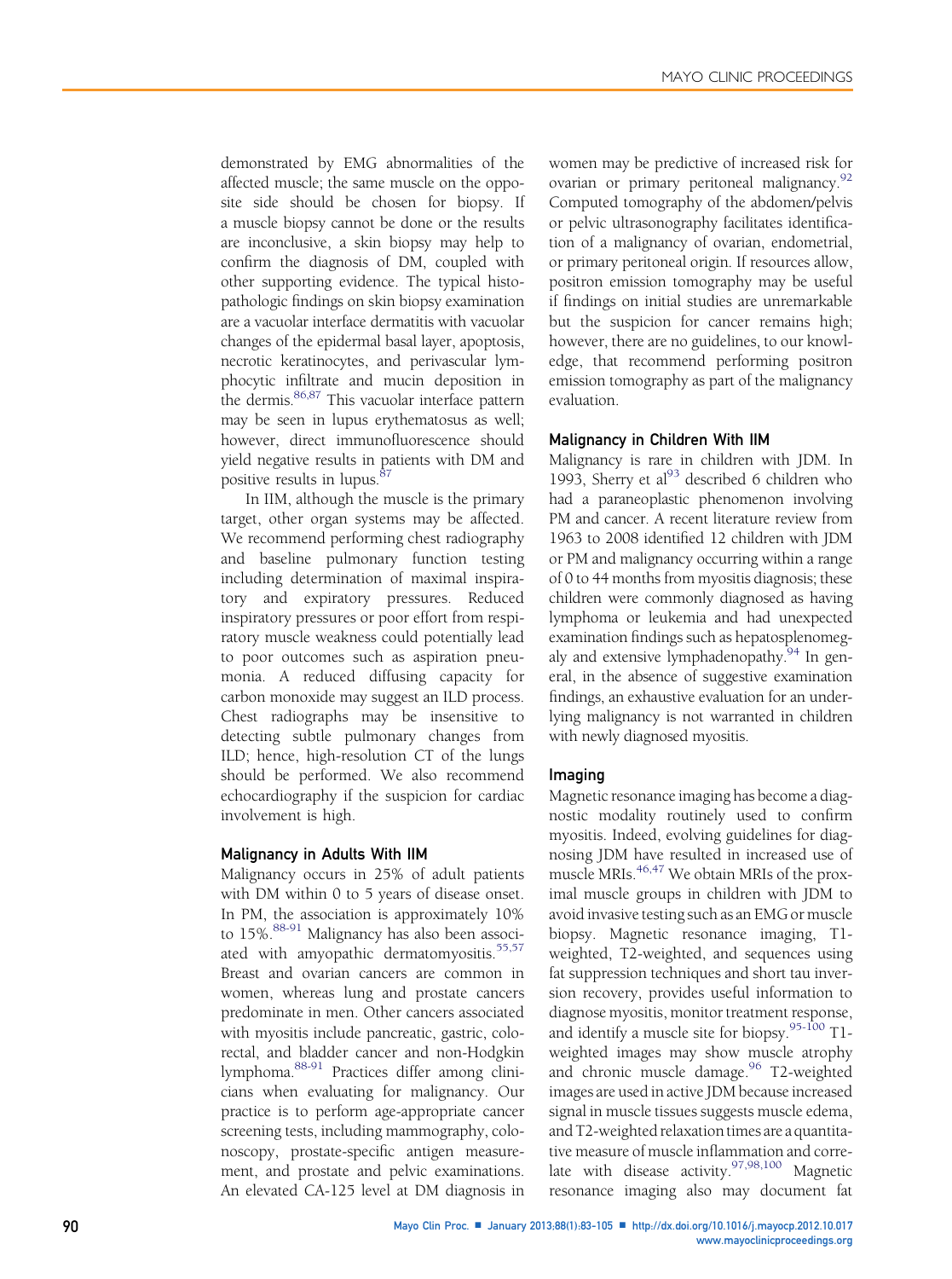atrophy on T2-weighted images. In DM, the connective tissue septa and muscle fascia may be involved.<sup>[96,99](#page-19-0)</sup> Recently, a novel MRI-based scoring system using a 4-point scale indicating degree of muscle inflammation has been developed for objective assessment of active JDM using short tau inversion recovery-weighted axial images of the thighs, with a focus on 4 muscle groups-gluteal, hamstrings, quadri-ceps, and adductors.<sup>[101](#page-19-0)</sup>

Magnetic resonance elastography is an experimental imaging method used to quantify mechanical elasticity of muscle and tissue. The method involves shear waves that are generated and propagated on MRI with postprocessing performed to produce a quantitative map of tissue elasticity.<sup>[102,103](#page-19-0)</sup> McCollough et  $al^{103}$  $al^{103}$  $al^{103}$  evaluated 9 patients with active myositis (DM, PM, JDM) and found reduced stiffness of the vastus medialis in the relaxed state in these patients compared to healthy controls. The usefulness of magnetic resonance elastography has not been established in clinical practice to date.

#### TREATMENT GUIDELINES

The major goals of treatment are to eliminate inflammation, restore muscle performance, and prevent chronic muscle disease and other organ system damage to reduce morbidity and regain quality of life. Therapy for newly diagnosed IIM involves a multidisciplinary approach with specialists depending on disease manifestations, including rheumatologists, neurologists, dermatologists, pulmonologists, physical therapists, speech therapists, occupational therapists, and orthopedic surgeons.

## Initial Treatment Approach to Adult Patients With IIM

At diagnosis of IIM in adults, we initiate treatment with high-dose corticosteroids and a steroid-sparing agent [\(Figure 1\)](#page-9-0). The rationale for corticosteroid use stems from early studies documenting improvement in muscle inflam-mation.<sup>104,[105](#page-19-0)</sup> Lundberg et al<sup>105</sup> found decreased expression of class I MHC antigens including IL-1 $\alpha$ , IL-1 $\beta$ , and cell adhesion molecules and improved muscle strength in adult patients treated with prednisolone for 3 to 6 months. We initiate prednisone at a dosage of 0.5 to 1 mg/kg per day, which typically is 60 to 80 mg/d as a single daily dose, with a

taper after 2 to 4 weeks depending on patient response. We taper the dosage by 10 mg every 2 weeks to a dosage of 30 mg/d. At that time, the taper is slowed by 5 mg every 2 weeks until the dosage reaches 20 mg/d. Once the 20-mg/d dosage is achieved, the taper is slowed by 2.5 mg every 2 weeks until the taper is completed. Occasionally, at 10 mg/d the taper may be slowed by 1 mg every 2 to 4 weeks until completed.

Concurrent with corticosteroids, we administer an immunosuppressive drug to function as a steroid-sparing agent. Typically, these medications are slow acting and may take up to 3 to 6 months to reach full efficacy. The usual choices are methotrexate (MTX), azathioprine, and mycophenolate mofetil (MMF) ([Figure 1\)](#page-9-0). No trials have shown the superiority of one of these agents over the others. Bunch et  $al^{106}$ showed that patients treated with azathioprine at a dosage of 2 mg/kg for 3 months in a controlled, double-blind trial improved muscle strength, but there was no significant difference compared with controls. A long-term follow-up trial demonstrated improvement in functional disability at 3 years in patients treated with prednisone and azathioprine.[107](#page-20-0) If azathioprine is chosen, we check the patient's thiopurine methyltransferase level to screen for enzyme deficiency. Myelosuppression can occur in patients with a thiopurine methyltransferase deficiency who are treated with standard dosages of azathioprine. The goal dosage should be 2 mg/kg of ideal body weight in divided doses. Typically, we begin at 25 to 50 mg/wk with increments of 25 to 50 mg/wk until the goal dosage is reached. Common adverse effects include nausea and loose stools; less common adverse effects include fever and liver toxicity.

Methotrexate has been used since the 1970s to treat IIM. Metzger et al<sup>108</sup> demonstrated improvement in 17 of 22 patients with DM or PM treated with intravenous MTX, with normalization of the CK level and improvement in strength. If MTX is chosen, we begin with an initial dosage of 15 mg orally once weekly with 1 mg/d of folic acid supplementation because MTX is an antagonist of folate metabolism. We initiate MTX at a lower dosage in an effort to avoid potential intolerance or adverse effects. We aim for an MTX target dosage of 25 mg once weekly within 3 to 6 months. As with azathioprine use, transaminitis and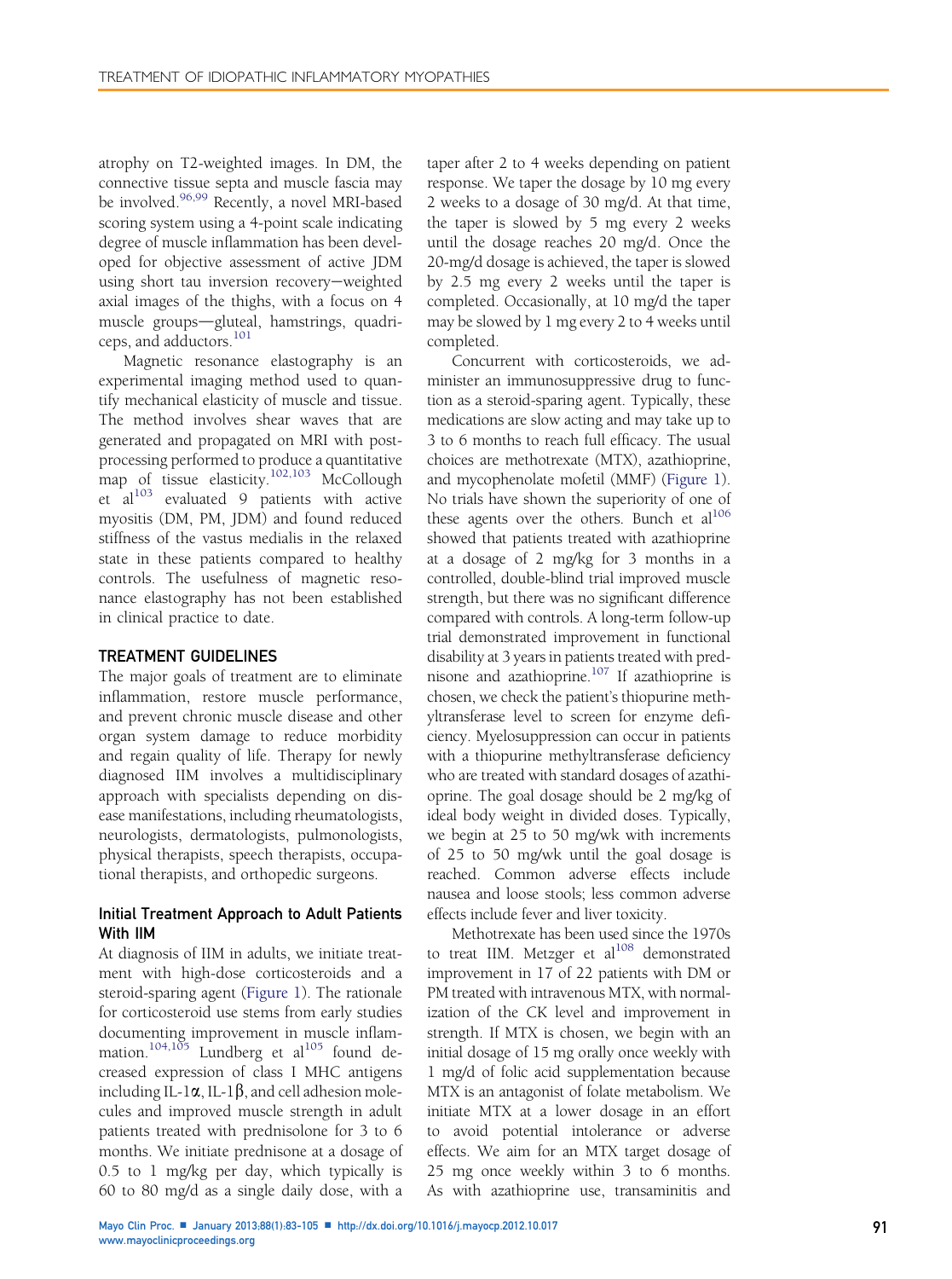<span id="page-9-0"></span>

adult patients. IBW  $=$  ideal body weight; MTX  $=$  methotrexate.

gastrointestinal adverse effects are common in patients taking MTX. To avoid the potential for MTX-induced liver toxicity, we counsel patients to avoid excessive alcohol use. Screening for preexisting liver disease with baseline liver function tests and measurement of antibodies for hepatitis B and hepatitis C should be done before initiating MTX. Screening for lung disease is also advised; MTX-induced pneumonitis is a rare adverse effect that may be indistinguishable from ILD associated with a connective tissue disease. However, the presence of ILD is not an absolute contraindication for MTX use. Painful stomatitis can be a complication among adult patients with myositis. Higher doses of folic acid and leucovorin may be used as rescue therapy for MTX toxicities. Women of childbearing potential should be counseled to use a reliable form of birth control while taking MTX because it is teratogenic.

Certain follow-up studies are done to ensure toleration of treatment. Within 2 to 4 weeks of starting MTX or azathioprine, a complete blood cell count, liver enzyme function tests, and creatinine measurement should be obtained once a month for 3 consecutive months. Once a stable dosage is achieved, laboratory follow-up every 2 to 3 months thereafter is appropriate.<sup>[109](#page-20-0)</sup>

Mycophenolate mofetil has emerged as an efficacious drug to treat IIM. It is an inhibitor of inosine monophosphate dehydrogenase, which affects de novo purine synthesis and T- and B-cell proliferation. Several retrospective case series have shown its efficacy in the treatment of severe DM and PM. Gelber et al<sup>110</sup> reported a case series of 4 patients who had DM with severe skin disease who benefitted from MMF therapy. Edge et  $al<sup>111</sup>$  $al<sup>111</sup>$  $al<sup>111</sup>$  found that 10 of 12 patients who had myositis with severe skin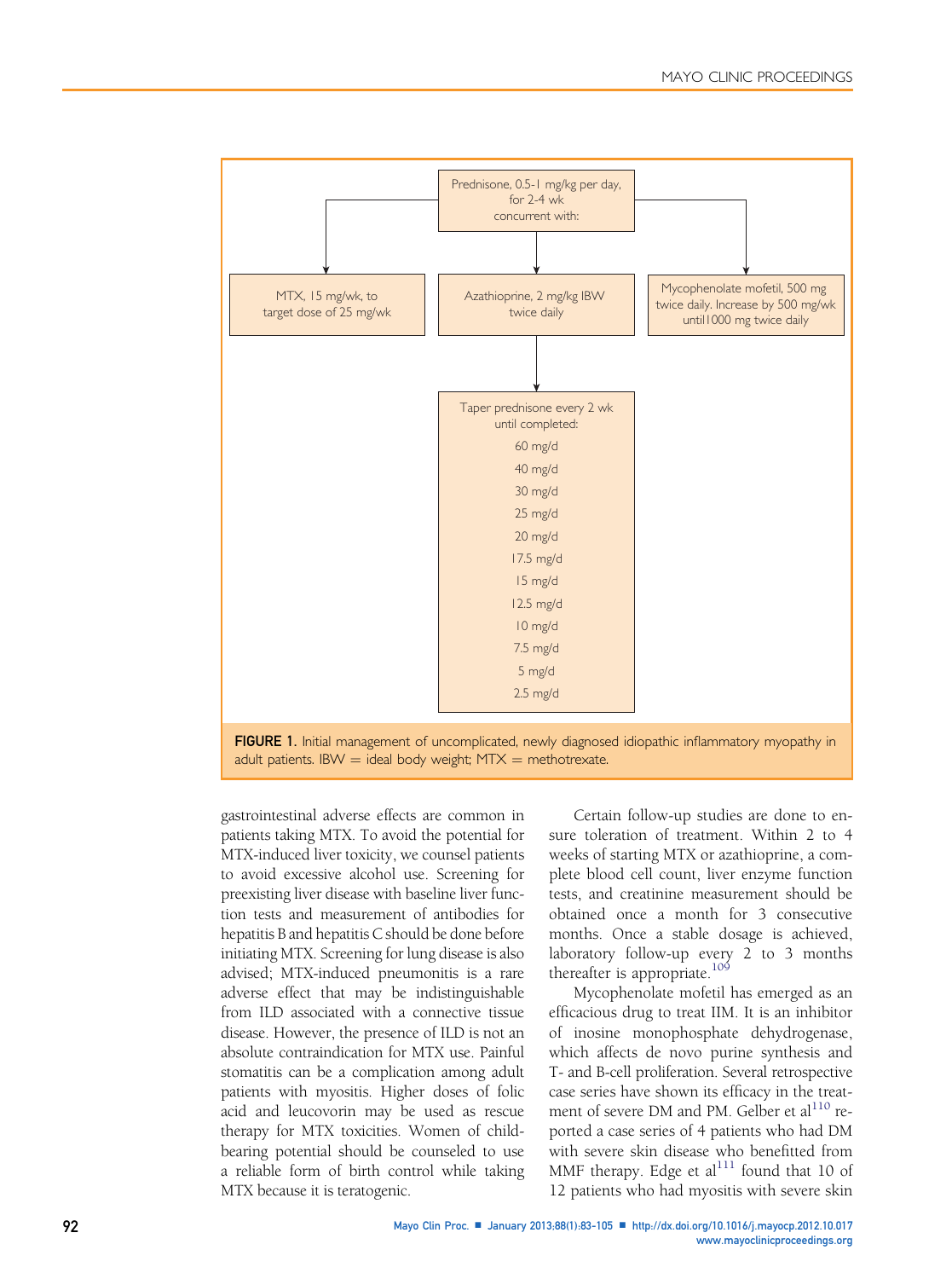disease had improvement after 4 to 8 weeks of MMF. Patients with IIM who have pulmonary complications (eg, anti-synthetase syndrome) may respond favorably to MMF. In a small series, Morganroth et  $al<sup>112</sup>$  $al<sup>112</sup>$  $al<sup>112</sup>$  retrospectively studied 4 of 16 patients who had DM with ILD and found that 3 of the 4 had complete normalization of pulmonary function at 1 year follow-up. However, although ILD may affect up to 20% of adult patients with IIM, large-scale, controlled treatment trials are lacking to date. In adult patients with IIM, we initiate MMF at a dosage of 500 mg twice daily and increase the dosage by 500 mg every week, sometimes every 2 weeks depending on drug tolerability, up to a goal dosage of 2 g/d (1000 mg twice daily). Infrequently, the dosage may be increased to 3 g/d (1500 mg twice daily) if tolerated. Some physicians may monitor the MMF level (glucuronide) to ensure that the drug is within the therapeutic range. Compliance may become an issue in the higher dosage ranges because of adverse effects, commonly nausea and loose stools. Laboratory evaluation is essential to monitor for leukopenia or transaminitis. Women of childbearing potential should be counseled to use 2 reliable forms of birth control because MMF is also teratogenic.

For adult patients with IIM who have dysphagia, notable weight loss, severe rash, or weakness, we use intravenous immunoglobulin (IVIG) at a dosage of 1 to 2 g/kg of ideal body weight, usually given over 2 consecutive days (1 g/kg each on day 1 and day 2) once a month for 1 to 6 months. The serum IgA level should be checked before administering IVIG because IgA deficiency may lead to fever, infusion reactions, and/or severe anaphylaxis that is believed to be caused by macromolecular complexes formed between the infused IgA and anti-IgA antibodies. $^{113}$  $^{113}$  $^{113}$  If IgA deficiency is detected, the patient should receive an IVIG preparation with reduced IgA levels. If the dose of IVIG is higher than 80 g, we occasionally administer the dose over 3 to 5 days at 0.4  $g/kg$ . The rationale for IVIG use comes from a placebocontrolled trial of 15 patients with DM who received IVIG every month for 3 months with option for crossover. Twelve patients had improvement in muscle strength, rash, and activities of daily living (ADL). Repeated muscle biopsies in 5 patients who received

IVIG treatment showed an increase in muscle fiber diameter, resolution of complement deposits in capillaries, and a reduction in MHC class I antigens.<sup>[114](#page-20-0)</sup> Several mechanisms of action may account for its effects: blocking of Fc receptors, inhibition of complement activation, influencing antigen recognition by sensitized T cells, and modulation of Fcreceptor mediated activity leading to down-regulation of phagocytosis.<sup>[113,115](#page-20-0)</sup> However, the favorable effect of IVIG on muscle inflammation observed in muscle tissue biopsy specimens could not be repeated in a later study that included 13 treatment-resistant patients with DM, JDM, PM, and inclusion body myositis.<sup>[116](#page-20-0)</sup>

# Treatment Approach for Adult Patients With Severe IIM or Disease Refractory to Conventional Therapy

Patients with IIM that are refractory to standard therapy or who present with severe cutaneous disease, severe muscle weakness, and/ or dysphagia with notable weight loss are treated with intravenous methylprednisolone (IVMP) at dosages of 500 mg to 1000 mg daily for 1-3 consecutive days followed by high-dose oral corticosteroids with taper ([Figure 2](#page-11-0)). A case series reported by Bolosiu et al $^{117}$  $^{117}$  $^{117}$  involving 7 patients with IIM treated with IVMP daily for 3 days once monthly for 3 months demonstrated improvement in CK levels. Common adverse effects of high-dose corticosteroids include sleep disturbances, exacerbation of mood disorders such as anxiety or depression, psychosis, hypertension, and hyperglycemia.

We reserve the use of cyclophosphamide (CYC), either oral or intravenous, for severe organ manifestations. There are limited studies regarding the use of CYC in IIM with pulmonary complications. Yamasaki et al<sup>118</sup> conducted an open-label study of 17 patients with DM/PM or amyopathic DM treated with CYC and prednisolone. They found that 11 of the 17 patients had improvement in dyspnea, and 8 of the 17 patients had a 10% improvement in vital capacity and regression of lung fibrosis on high-resolution lung CT. Unfortunately, CYC is associated with cytopenias, hemorrhagic cystitis, premature ovarian failure, sterility, severe infections, nausea, and vomiting. The typical intravenous dosage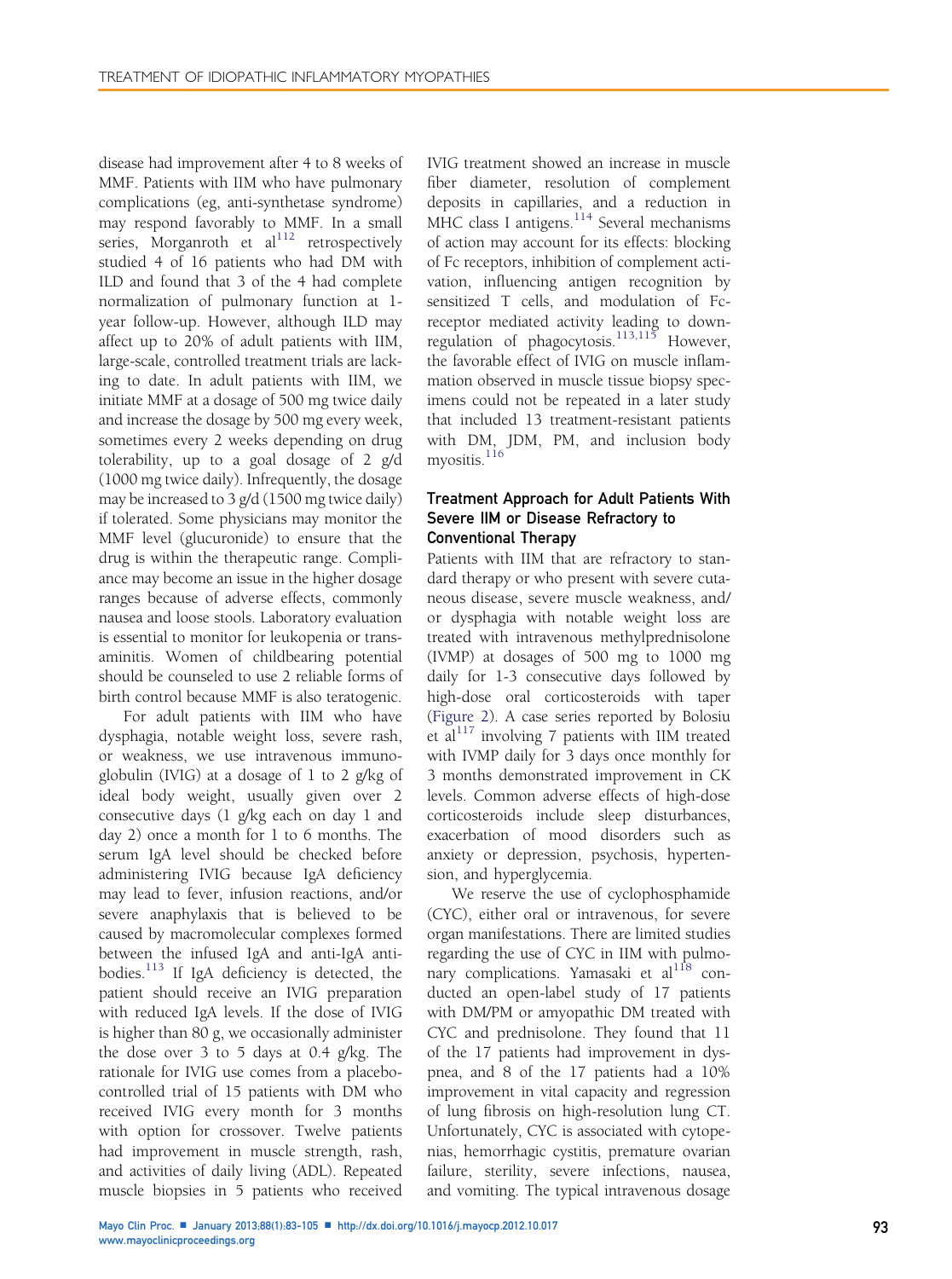<span id="page-11-0"></span>

severe dysphagia with weight loss, severe weakness, or cardiomyopathy.  $CYC = cyclo$ phosphamide;  $CSA = cyclosponine A$ ;  $IV =$  $intravenous; IVIG = intravenous immunoglob$  $ulin$ ;  $IDM = juvenile$  dermatomyositis.

of 0.6 to 1.0  $g/m^2$  is given after adequate oral hydration (2-3 L within 24 hours) and intravenous hydration with normal saline, antiemetics, and mesna (40% of CYC dose). Oral mesna is given 4 and 8 hours after CYC infusion for 2 doses (20% of CYC infusion) to reduce the complication of hemorrhagic cystitis. Cyclophosphamide infusions are given every 4 weeks for 3 to 6 months. Infrequently, the duration is extended to 12 months. It is our practice to monitor the white blood cell count for the nadir that occurs 8 to 14 days after CYC infusion to avoid a nadir of less than  $3.0 \times 10(9)/L^{3}$  If CYC is given orally, we administer 1 to 2 mg/kg, but we do not exceed a 200-mg daily dosage. Patients are advised about maintaining adequate hydration to avoid hemorrhagic cystitis. We recommend that patients urinate frequently, especially first thing in the morning on waking, to prevent the acrolein metabolite from inducing hemorrhagic cystitis.

Rituximab is becoming the alternative to CYC in patients who have refractory IIM or severe disease complications. Rituximab is a human monoclonal antibody to CD20 that is expressed on B cells and depletes circulating B cells. Levine<sup>[119](#page-20-0)</sup> performed an open-label trial of 6 patients with DM who received 4 weekly infusions at 375 mg/m<sup>2</sup> and found improvement in muscle strength, reduction of CK levels, and improved cutaneous and pulmonary disease after 12 weeks. Myositis seemed to recur when circulating B cells returned. Mahler et al $^{120}$  $^{120}$  $^{120}$  conducted a prospective trial in 13 patients with refractory IIM to assess the efficacy of rituximab dosed at 1000 mg in a 2-week interval and found a significant reduction in muscle enzyme levels and improvements in strength, disease activity, and quality of life scores at 27.1 months of follow-up. The Rituximab in Myositis study, $121$ the first prospective, double-blind, randomized, multicenter trial of rituximab in myositis, involved 200 pediatric and adult patients who received rituximab for refractory disease. A favorable response and improvement was seen in 83% of patients throughout the 44-week trial. We administer two 1000-mg doses of rituximab 2 weeks apart for adults. We obtain baseline immunoglobulin levels (IgG, IgM, IgA), determine hepatitis B and C antibody levels, and screen for latent tuberculosis prior to administering rituximab. Severe infectious complications are a concern. Progressive multifocal leukoencephalopathy has been reported in rheumatic patients treated with rituximab; caution should be used in patients who are severely immunosuppressed.<sup>[122](#page-20-0)</sup> Progressive multifocal leukoencephalopathy also has been reported in patients with myositis who have not been treated with rituximab; therefore, a high index of suspicion for JC virus reactivation should be reserved for any patient presenting with central nervous system abnormalities.<sup>123</sup>

Cyclosporine A (CSA) and tacrolimus are agents that inhibit T-cell-mediated immune functions such as suppression of IL-2 gene transcription. They have been used for the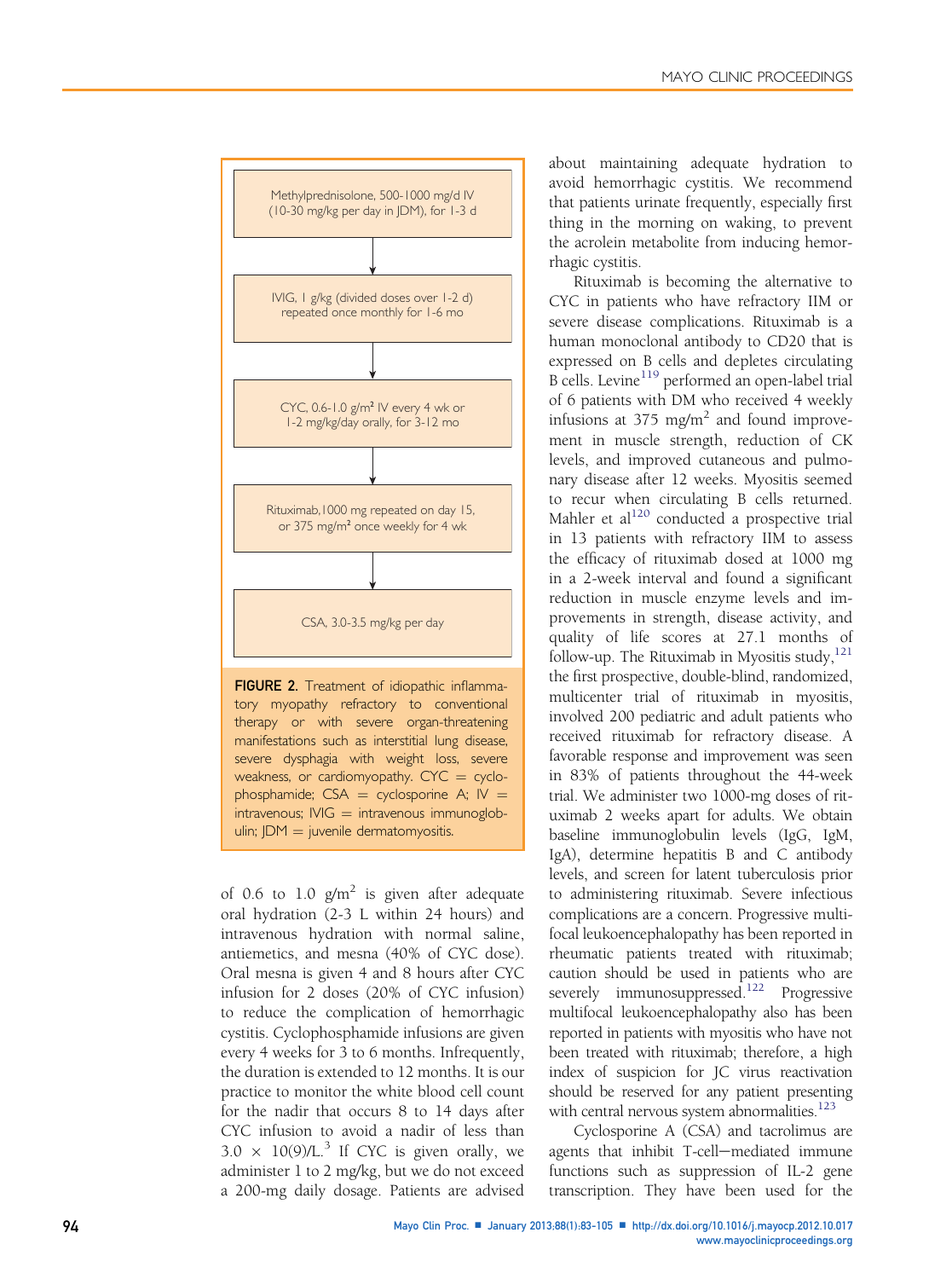treatment of IIM with severe ILD. In one openlabel, randomized study, $124$  36 patients with active DM or PM were randomized to either MTX at dosages of 7.5 mg to 15 mg once weekly or CSA at dosages of 3.0to 3.5 mg/kg daily. The 2 groups had equal improvement in outcomes such as strength, endurance, and patient global assessments. Additionally, a few retrospective trials of CSA have demonstrated improvement in ILD and partial regression of calcinosis; however, because of serious adverse effects including hypertension and renal insufficiency, the use of CSA is limited[.125,126](#page-20-0) Serum CSA trough levels are monitored routinely to avoid renal toxicity. Oddis et  $al<sup>127</sup>$  described pulmonary improvement in 8 patients with IIM treated with tacrolimus who had anti-Jo-1 or anti-SRP antibodies. Due to concern about serious adverse effects, our practice is to reserve the use of CSA and tacrolimus for severe, refractory IIM.

## Initial Treatment Approach to Patients With JDM

For children with JDM, we begin prednisone at 2 mg/kg up to a maximum of 60 mg/d with a taper after 2 to 4 weeks depending on patient response, similar to the corticosteroid taper for adult patients with myositis. A suggested corticosteroid taper schedule was recently published by Huber et al<sup>128</sup> based on consensus-driven treatments: reduce corticosteroid dosages of 2 mg/kg every 2 weeks until the dosage reaches 0.5 mg/kg and then taper the dosage by 10% to 20% of the current dosage for 4 weeks until completion. Subcutaneous MTX is added at the onset at a dose of 15 mg/m<sup>2</sup> once weekly and is a key component of the Childhood Arthritis and Rheumatology Research Alliance consensus treatments.<sup>[129](#page-20-0)</sup>

## Treatment Approach to Patients With JDM Refractory to Standard Treatment

For patients with JDM who present with severe muscular and/or extramuscular disease or disease refractory to standard treatment, we administer IVMP at 30 mg/kg to a maximum of 1 g/d for 3 days. Several small trials have described improvement in outcomes with IVMP, usually in conjunction with MTX and/ or hydroxychloroquine. Huang<sup>[130](#page-20-0)</sup> conducted a retrospective study of 24 patients with JDM and found that 13 of 24 patients treated with IVMP initially had a shorter time to achieve

normal strength and improvement of rash. Al-Mayouf et  $al<sup>131</sup>$  $al<sup>131</sup>$  $al<sup>131</sup>$  studied 12 patients with severe JDM with dysphagia and/or cutaneous vasculitis treated with MTX and IVMP early in the disease course or 5 to 72 months after diagnosis. All 6 patients treated early with MTX improved and achieved discontinuation of corticosteroids and remission without development of calcinosis. Riley et  $al<sup>132</sup>$  $al<sup>132</sup>$  $al<sup>132</sup>$  used intravenous CYC at dosages of  $0.5$  to  $1.0$  mg/m<sup>2</sup> to treat JDM, and 10 of 12 patients had disease improvement. Intravenous immunoglobulin is also efficacious (and safe) in JDM, as proven in 38 children treated with 1056 infusions; adverse events were reported in preparations containing high IgA levels.<sup>[133](#page-20-0)</sup> Other immunosuppressive drugs have been used such as azathioprine, CSA, and systemic tacrolimus.[134-136](#page-20-0) Mycophenolate mofetil is not routinely used as a conventional immunosuppressant in children with JDM, although one report described a case series of MMF use at a dosage range from 800 to 1350 mg/m<sup>2</sup> per day in 8 children with JDM that resulted in improved muscle strength and ability to taper corticosteroids by at least 18% after 3 months of therapy.<sup>[137](#page-20-0)</sup> Finally, rituximab is gaining acceptance for treating severe or refractory JDM. Bader-Meunier et al<sup>138</sup> conducted a multicenter trial of 9 patients with refractory JDM and found that 3 of 6 children treated with rituximab for severe muscle disease had complete clinical remission; they were able to taper the corticosteroids to less than 15% of the child's baseline dosage or stop corticosteroids completely after a follow-up of 1.3 to 3 years. If rituximab is chosen to treat JDM, we use the following doses: children with a body surface area of 1.5  $m^2$  or less receive 575 mg/m<sup>2</sup> at each infusion, and children with a body surface area greater than  $1.5 \text{ m}^2$  receive 750 mg/m<sup>2</sup> up to 1 g per infusion.

## Therapy for Skin Disease in DM and JDM

Avoidance of UV rays is paramount to preventing skin flares in patients with DM and JDM; judicious use of sunscreens with a sun protection factor of 50 or higher in addition to appropriate coverage with wide-brimmed hats and long-sleeved shirts should be advised. Topical corticosteroids at varying strengths as well as topical tacrolimus (0.1%) has been used in JDM and DM.<sup>[139](#page-20-0)</sup>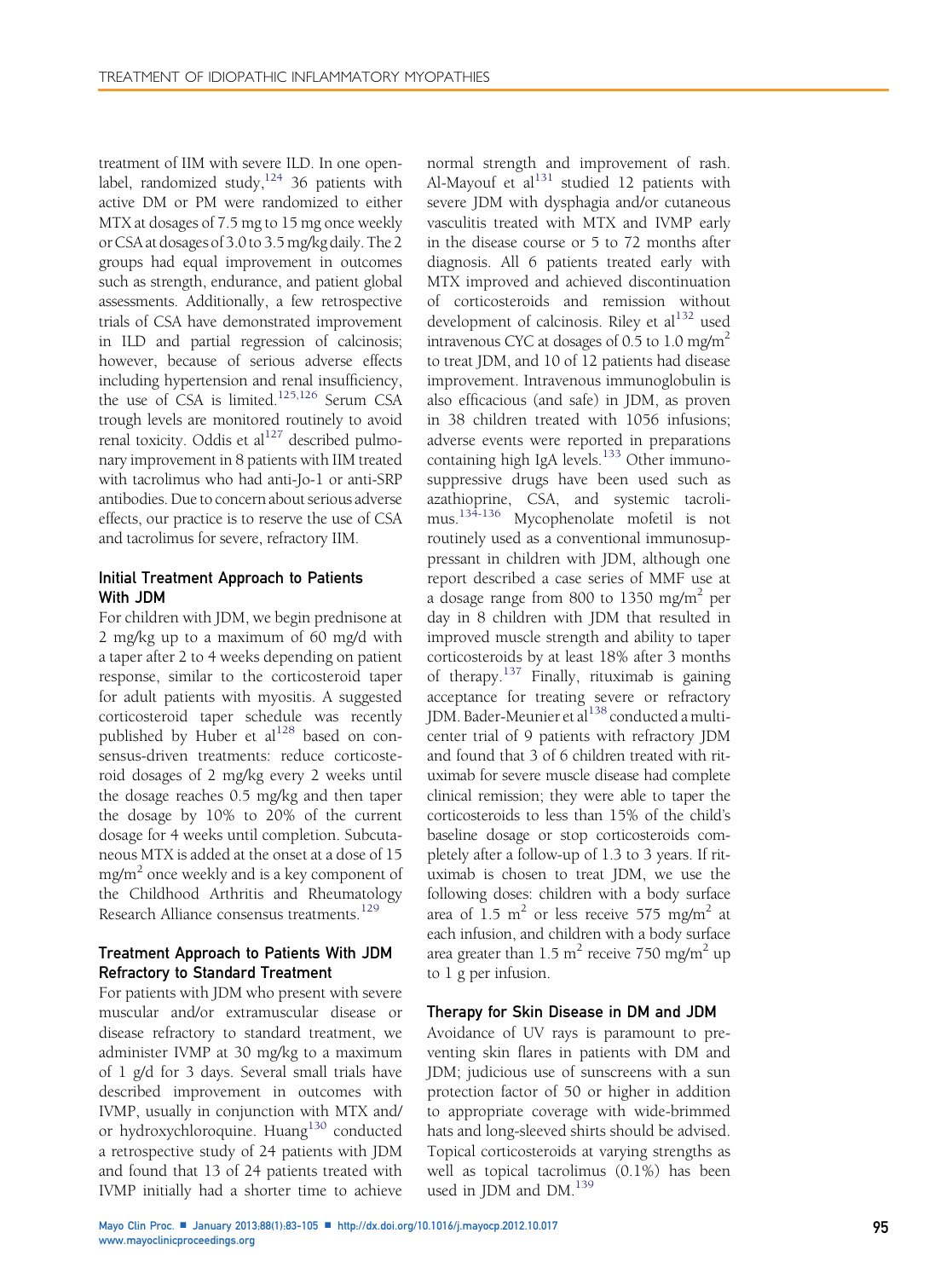Hydroxychloroquine is an antimalarial drug administered at 200 mg twice daily (5 mg/kg). It is primarily used for cutaneous manifestations of DM or JDM. For nonresponders, chloroquine can be used at dosages of 250 to 500 mg/d. A baseline electrocardiogram should be obtained to screen for QT prolongation. Quinacrine is another treatment option.[87](#page-19-0) Ophthalmologic monitoring for retinal toxicity using newer testing modalities such as multifocal electroretinography and spectral domain optical coherence tomography is important before drug initiation as a baseline screening to rule out macular disease; subsequent annual screening should begin 5 years or less after initiation of the drug if the patient is still taking hydroxychloroquine and there are under-lying risk factors for retinal toxicity.<sup>[140](#page-20-0)</sup> For refractory skin disease, MMF has been re-ported to be effective.<sup>[110,111](#page-20-0)</sup> Intravenous immunoglobulin may be helpful as an additional medication for treatment of refractory skin disease.[87,114](#page-19-0)

## Treatment of Calcinosis in DM and JDM

Calcinosis cutis is a common complication of JDM, and its presence suggests active disease in JDM and a delay to diagnosis and treat-ment.<sup>[141](#page-20-0)</sup> Classically, calcinosis is found at the subcutaneous level, but it may be seen intramuscularly, in fascial planes, and in areas at risk for trauma such as the elbows and knees. Calcinosis may also be present in adult patients with DM and those with DM/scleroderma overlap, although it is less common than in JDM. Calcinosis is discouraging to treat because of the lack of meaningful response with most treatments. Several agents have been used with minimal or no improvement, including diltiazem, colchicine, bisphosphonates, probenecid,warfarin, and intralesional corticosteroids. Of these agents, diltiazem may produce a partial response. $142$  However, a recent case report noted improvement of severe ulcerative skin disease and calcinosis with abatacept and sodium thiosulfate, a vasodilator that chelates calcium, in a 14-year-old girl with recalcitrant JDM, although use of these medications would be off label in this context.<sup>[143](#page-20-0)</sup> Eventually, the calcinosis may regress, although joint contractures and secondary infections may be complications. If there is considerable pain associated with an area of calcinosis, surgical excision may be an option.

# Treatment of sIBM

In general, we treat patients with newly diagnosed sIBM with immunosuppression using the same treatment algorithms used for DM and PM with the goal of suppressing muscle inflammation, although the disease typically is resistant to standard immunotherapy. The rationale for immunotherapy is that early suppression of the inflammatory cascade may prevent downstream effects leading to muscle degeneration by interfering with protein misfolding.[144](#page-21-0) However, the degenerative process may predominate over time, leading to loss of efficacy with conventional immunosuppression. If the patient has severe dysphagia, IVIG may be efficacious, although there may be loss of therapeutic benefit over time.<sup>[145-147](#page-21-0)</sup>

Unfortunately, most treatment trials involving patients with sIBM have been small and yielded little with respect to improved outcomes in strength and muscle mass. A randomized, placebo-controlled trial using anti-T-lymphocyte globulin therapy demonstrated improvement in mean muscle strength (1.4%) in 6 patients treated for 12 months compared with patients treated with MTX.<sup>[148](#page-21-0)</sup> Another small pilot trial using oxandrolone showed borderline significant improvement in upper extremity muscle strength in patients with sIBM.<sup>[149](#page-21-0)</sup> Two small randomized, placebo-controlled trials used interferon- $\beta$ -1a  $(BINF1a)$  as treatment.<sup>[150,151](#page-21-0)</sup> One study was a 24-week multicenter trial assessing the safety and tolerability of  $\beta$ INF1a with a secondary goal of measuring improvements in strength and muscle mass; however, no differences were found between placebo and treated groups at 6 months, and 2 patients experienced severe adverse events including death. $150$  The second study investigated the tolerability of a higher dose of  $\beta$ INF1a and found no difference in strength and mass compared with placebo.<sup>151</sup> Dalakas et al<sup>152</sup> examined the effect of the monoclonal antibody alemtuzumab (Campath-1H), a medication that depletes peripheral lymphocytes, in 13 patients with sIBM treated for 4 days and found that the decline in strength had lessened 6 months after therapy along with some improvement in ADLs.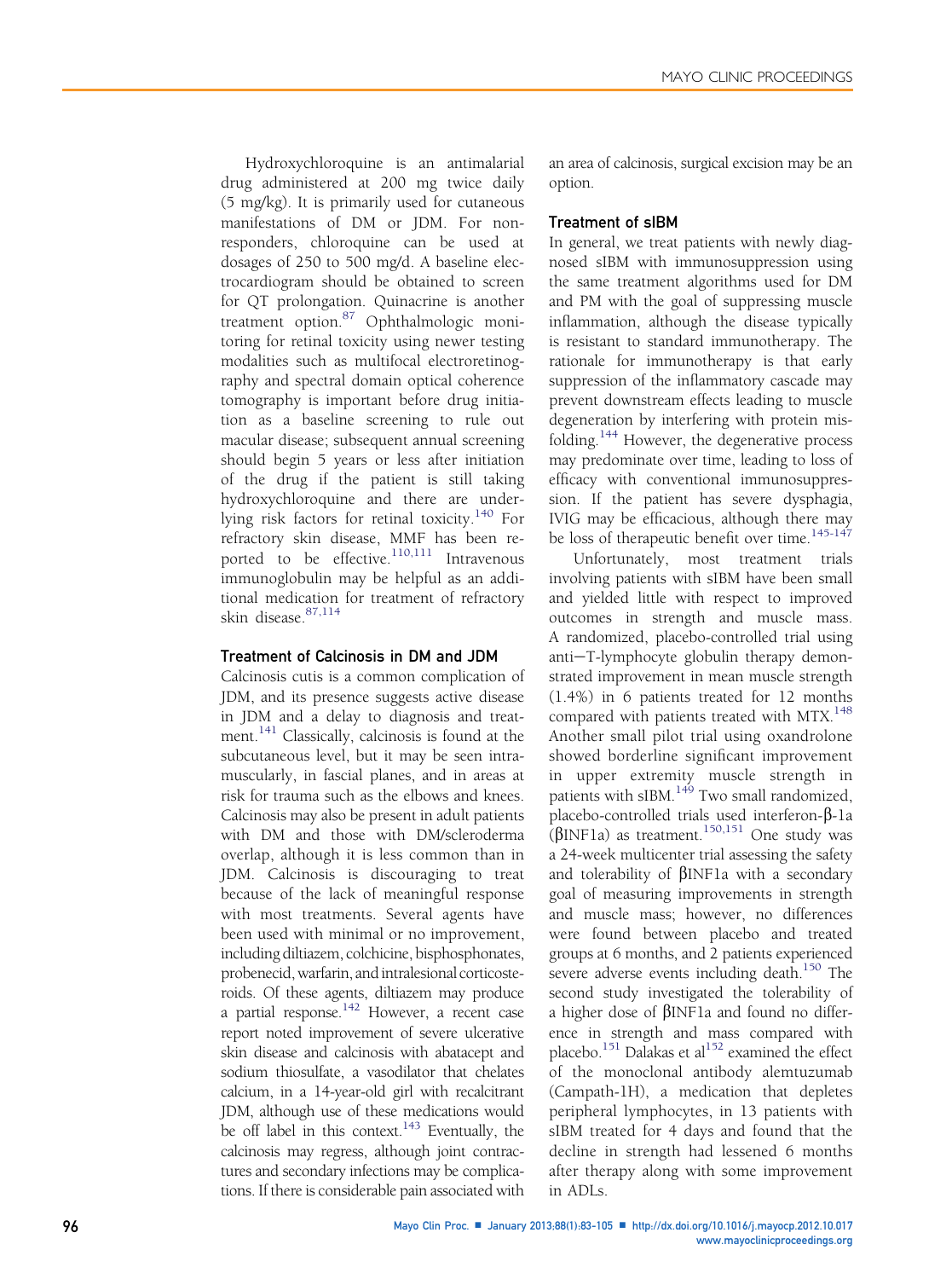## <span id="page-14-0"></span>TREATMENT RESPONSE

Patient response to treatment depends on several factors including tolerance to therapy, the severity of the muscle disease, and the extent and severity of extramuscular organ involvement, if present. In general, we measure improvement of disease by muscle strength based on the manual muscle test (MMT), serum muscle enzyme level normalization at successive clinic visits, the patient's physical function as determined by validated questionnaires, patient and physician global assessment of disease activity, and physician assessment of improvement of extramuscular organ involvement (Table 2).<sup>[153,154](#page-21-0)</sup>

#### Disease Assessments

There are several instruments, mostly organspecific but also involving quality of life and function, that are used to assess disease status and response to therapy. Two international collaborative groups, the International Myositis Assessment and Clinical Studies Group and the Paediatric Rheumatology International Trials Organisation, have recommended a core set of measures to assess disease activity, disease damage, and quality of life in adults and children[.46,153,154](#page-18-0)

Global Activity. Overall disease activity based on the patient's history, physical examination findings, laboratory results, and medical therapy is rated on a 10-cm visual analog scale, although a 5-point Likert scale may be used at the time of a patient visit. Patients or parents of patients record the extent of disease activity involving all affected organs that can improve with treatment. The Likert scale is scored with 0 indicating no disease activity and 4 indicating severe disease activity. On the visual analog scale, a score of 0 to 10 decimal places is used with higher score indicating severe disease activity<sup>[153,154](#page-21-0)</sup> (Table 2).

**Skin.** Skin disease may correlate with disease activity, disease damage, and physical function in patients with JDM and DM; hence, assessment of cutaneous activity is important to disease management.<sup>[86](#page-19-0)</sup> The Cutaneous Assessment Tool is a comprehensive tool assessing skin disease in JDM and adult DM that involves "activity lesions" such as Gottron papules, shawl

|  |                               | TABLE 2. Core Measures for Assessment of Disease Activity in Inflammatory |  |  |  |
|--|-------------------------------|---------------------------------------------------------------------------|--|--|--|
|  | Myositis (Adult and Juvenile) |                                                                           |  |  |  |

| Domain                   | Core set measures                                                                                                                                                                                                                                                                                                                                                                                                                                                                          |
|--------------------------|--------------------------------------------------------------------------------------------------------------------------------------------------------------------------------------------------------------------------------------------------------------------------------------------------------------------------------------------------------------------------------------------------------------------------------------------------------------------------------------------|
| Global activity          | Physician global disease activity assessed by Likert or VAS;<br>patient/parent global disease activity assessed by Likert or VAS                                                                                                                                                                                                                                                                                                                                                           |
| Muscle strength          | Manual muscle strength testing to include proximal, distal, and axial<br>muscles                                                                                                                                                                                                                                                                                                                                                                                                           |
|                          | Physical function For adults, validated ADL questionnaire (HAQ, MAP)<br>For children >4 y, validated ADL questionnaire (CHAQ)<br>For children $<$ 4 y, validated ADL questionnaire (CHAQ) and<br>observational tool of function, strength, and endurance (CMAS)                                                                                                                                                                                                                            |
| Laboratory<br>assessment | At least 2 serum muscle enzyme measurements from the following:<br>CK, aldolase, LDH, AST, or ALT                                                                                                                                                                                                                                                                                                                                                                                          |
| Extramuscular<br>disease | Validated approach assessing cutaneous, gastrointestinal, joint,<br>cardiac, and pulmonary activity                                                                                                                                                                                                                                                                                                                                                                                        |
|                          | $ADL$ = activities of daily living; $ALT$ = alanine aminotransferase; $AST$ = aspartate aminotrans-<br>ferase; $CHAQ = Childhood$ Assessment Health Questionnaire; $CK =$ creatine kinase; $CMAS =$<br>Childhood Myositis Assessment Scale; $HAQ =$ Health Assessment Questionnaire; LDH = lactate<br>dehydrogenase; $MAP = Myositis$ Activities Profile; $VAS = visual$ analog scale.<br>Adapted from Rheumatology (Oxford), <sup>154</sup> with permission from Oxford University Press. |

sign, and ulcerations and "damage lesions" such as atrophy and/or hypopigmentation/ hyperpigmentation in the distribution of a previous Gottron papule, heliotrope rash, or lipoatrophy using a weighted scale to determine severity.<sup>[155,156](#page-21-0)</sup> Other tools used to assess skin disease in adults include the Dermatomyositis Skin Severity Index and the Cutaneous Dermatomyositis Disease Area and Severity Index.[157,158](#page-21-0)

Muscle. The manual muscle test is used to measure muscle strength, reported as a score of the number of proximal, distal, and axial muscle groups tested on both sides (26 muscle groups).[153,154,159](#page-21-0) The MMT has been shortened to MMT8 that scores the 8 proximal, distal, and axial muscle groups on one side.<sup>[153,159](#page-21-0)</sup> The United Kingdom Medical Research Council System scale (0-5) is commonly used to gauge muscle strength: 0 indicates the lowest strength and  $5$  the highest.<sup>[160](#page-21-0)</sup> We commonly test muscle groups bilaterally: neck flexion/extension, shoulder abduction, elbow flexion/extension, wrist flexion/extension, hip flexion/extension, hip abduction/ adduction, knee flexion/extension, ankle dorsiflexion, and plantar flexion.

Physical and Occupational Function. There are several outcome measures to assess ADLs in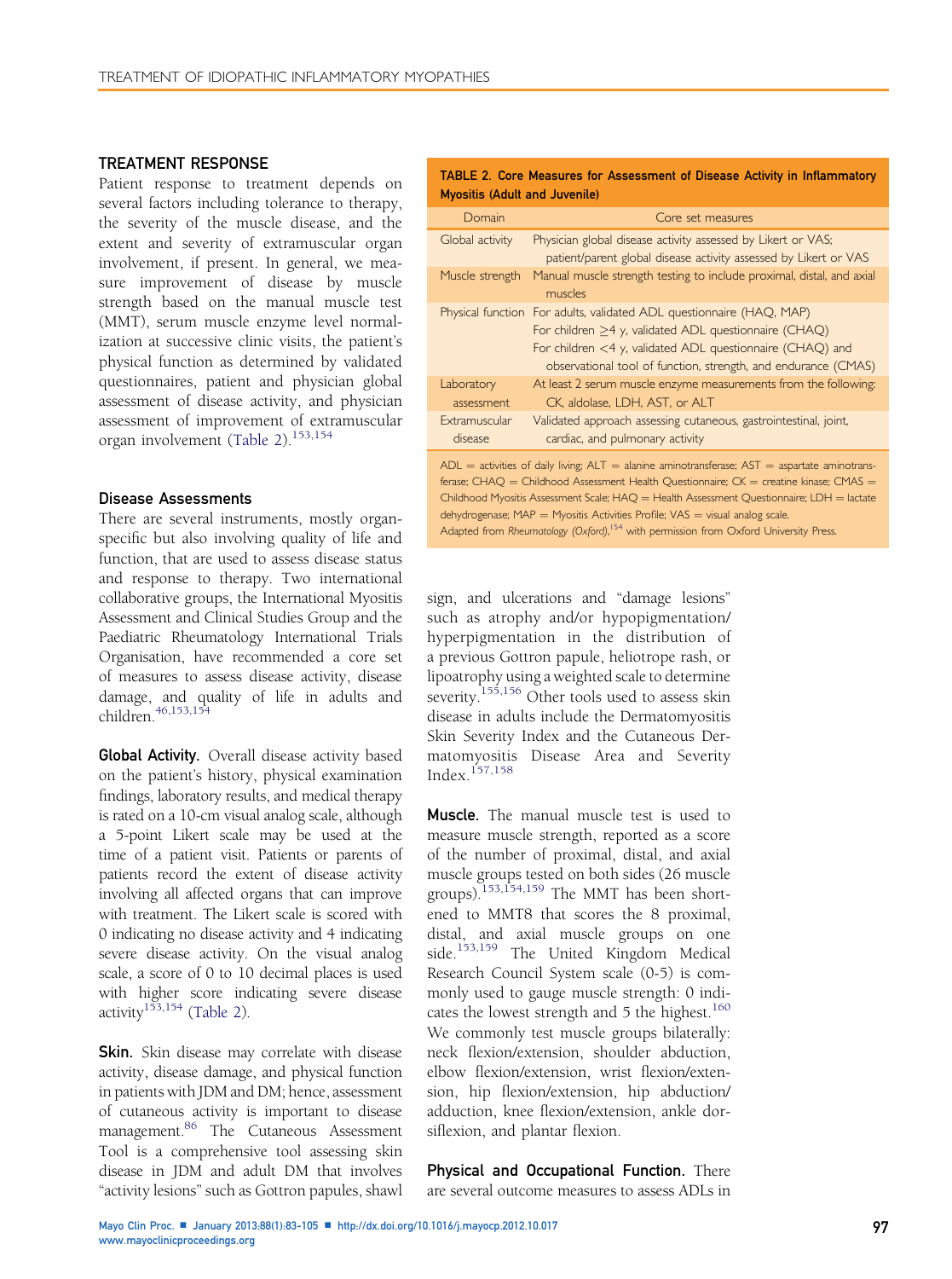patients with IIM. The International Myositis Assessment and Clinical Studies group has established a core set of measures for assessment of IIM<sup>[153,154](#page-21-0)</sup> [\(Table 2\)](#page-14-0). The Stanford Health Assessment Questionnaire (HAQ) is a self-survey of ADLs. Although not specific for IIM, the Stanford HAQ assesses diminished physical function in the following domains: dressing and grooming, standing up, eating, personal hygiene, walking, reaching, gripping, and activities. The score range is 0 to 3.0, with disability graded in the following manner: 0.1 to 1.0, mild disability; 1.01 to 2.0, moderate disability; and 2.01 to 3.0, severe disability.<sup>161</sup> The Myositis Activities Profile is a recently validated assessment measure of myositis-specific ADLs in the following domains: movement, activities of moving around, personal care and hygiene, household work, social activity, avoiding overexertion, work/schoolwork, and recreation.<sup>162,163</sup>

Assessment of muscle endurance and stamina is obtained with the Functional Index-2, which measures repetitions in 7 muscle groups: shoulder flexion, shoulder abduction, neck flexion, hip flexion, knee extension, heel lifts, and toe lifts. Scores range from 0 to 60 for shoulder flexion, shoulder abduction, neck flexion, hip flexion, and step test tasks and from 0 to 120 for heel and toe lifts.<sup>[164](#page-21-0)</sup> The Functional Index-2 is a modification of the original Functional Index in Myositis, which is an assessment tool for muscle imp-airment in patients with DM and PM.<sup>[165](#page-21-0)</sup>

Assessment in JDM involves the use of several outcome measures. The Childhood Myositis Assessment Scale is a validated tool that assesses muscle strength, endurance, and functional capacity in juvenile IIM.<sup>[166,167](#page-21-0)</sup> The Childhood HAQ is also a validated instrument to assess limitations in ADLs in children with JDM; similar to the adult HAQ, it focuses on 8 domains: dressing and grooming, arising, eating, walking, hygiene, reaching, gripping, and activities.<sup>[166,168](#page-21-0)</sup>

Assessment of sIBM involves the Inclusion Body Myositis Functional Rating Scale, which is a validated 10-point disease-specific functional scale rating specific tasks. These tasks include swallowing, handwriting, handling utensils and cutting food, fine motor tasks, dressing, standing, walking, hygiene (bathing and toileting), turning in bed and adjusting covers, moving from sitting to standing positions, and climbing stairs.<sup>[169](#page-21-0)</sup> It is a modification of the Amyotrophic Lateral Sclerosis Functional Rating Scale, which was originally developed to assess ADLs in patients with amyotrophic lateral sclerosis and was later revised to include respiratory function.<sup>[170,171](#page-21-0)</sup>

# Physical Therapy

In general, patients with DM, PM, or JDM may regain full or partial physical function after adequate treatment. Physical therapy should be instituted early in the course of the muscle disease to avoid joint contractures and muscle atrophy that can occur from disuse. Goals of therapy should be to regain muscle strength and function. Patients should meet regularly with a therapist to embark on a routine that incorporates both stretching and strengthening activities because exercise may have downstream effects in improving muscle inflammation.<sup>[172](#page-21-0)</sup> Alexanderson et al<sup>[173](#page-21-0)</sup> found that intensive resistance training was beneficial and safe in 9 patients with DM or PM who exercised 3 days per week for 7 weeks without worsening of muscle disease. However, patients with sIBM eventually may become severely disabled. Referral to a physiatrist is essential early in the sIBM disease course to determine whether assistive devices are needed. Referral to a speech pathologist is important to educate patients on appropriate swallowing techniques.

# Novel Biomarkers of Disease Activity

Muscle enzyme levels and results of muscle strength testing may not always be an accurate reflection of disease activity in DM or JDM, especially if the muscle tissue is affected by chronic fibrosis and atrophy.<sup>[13](#page-17-0)</sup> Emerging studies using gene expression profiling of peripheral blood cells and muscle tissue suggest that IIM has immune "fingerprints" that may be useful in monitoring disease activity and treatment response.<sup>[35-39](#page-18-0)</sup> Potential biomarkers of disease activity in DM and JDM have been identified, in particular the proinflammatory cytokine IL-6 and type 1 interferon-regulated genes. Interleukin 6 helps regulate the innate and adaptive immune responses, promotes tissue inflammation, and has both B- and T-cell differentiation activity. $174,175$  Type 1 interferon may play a role in the pathogenesis of DM, akin to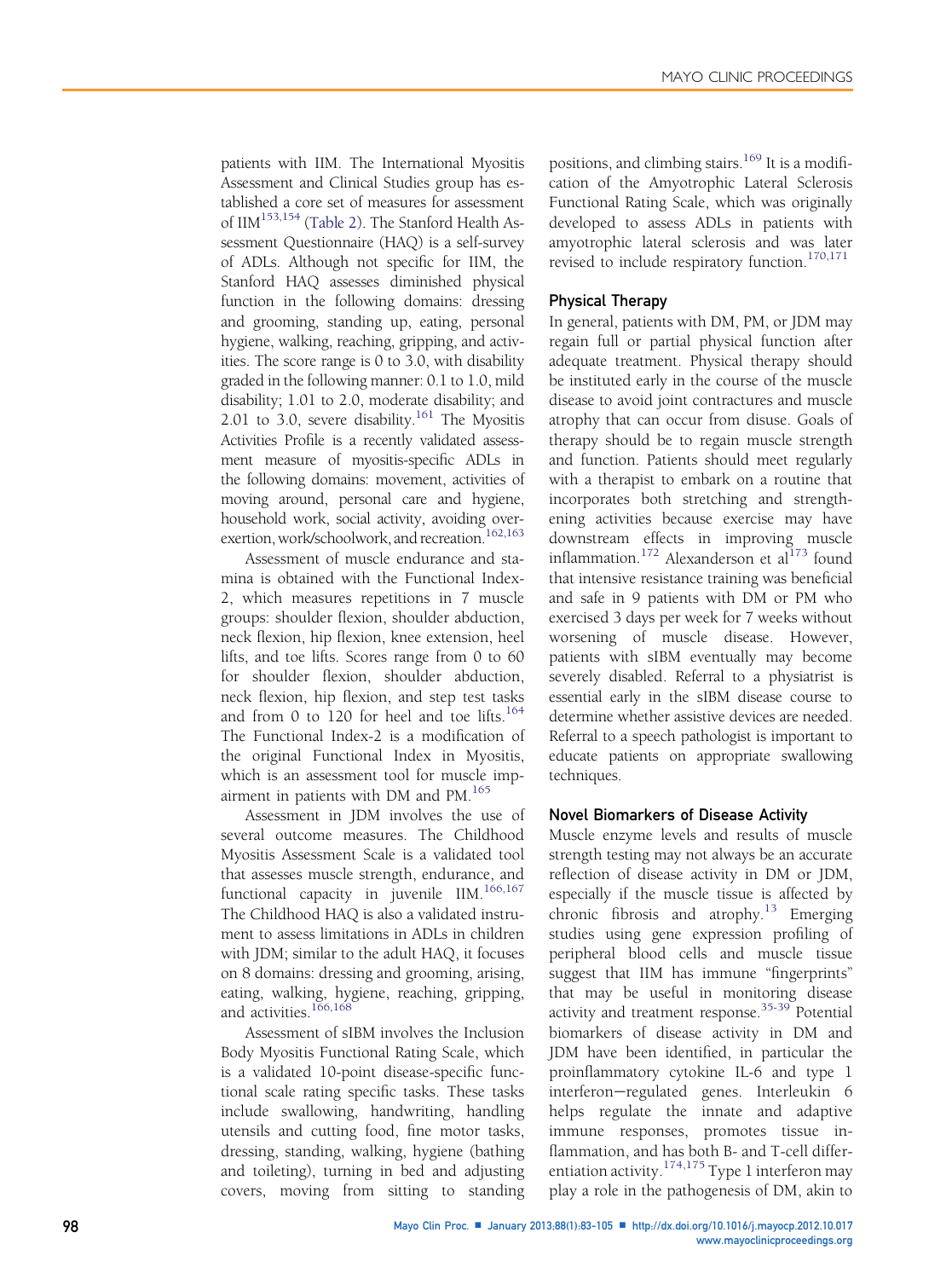the pathogenesis model of human systemic lupus erythematosus.[176,177](#page-22-0) Type 1 interferons are important in up-regulating MHC class I expression, promoting activated T cells, activating natural killer cells, and influencing dendritic cell maturation.[35,178](#page-18-0) A recent study by Baechler et al<sup>36</sup> found that a type 1 interferon signature in the peripheral blood of patients with DM may correlate with disease activity, suggesting its usefulness in monitoring disease activity. Similarly, Bilgic et  $al<sup>35</sup>$  $al<sup>35</sup>$  $al<sup>35</sup>$  found that type 1 interferon genes and IL-6 may be biomarkers of disease activity in adult DM and JDM. Recently, Reed et al<sup>39</sup> prospectively evaluated patients with DM and JDM and their type 1 interferon peripheral blood gene "scores" and chemokine signatures. They found that disease changes in DM and JDM, before and after treatment, positively correlated with the type 1 interferon gene score. Moreover, serum levels of proinflammatory cytokines, IL-6, IL-8, and TNF-a positively correlated with changes in muscle disease activity, suggesting that they may be sensitive biomarkers of disease activity. However, the feasibility of obtaining these biomarkers in clinical practice has not yet been demonstrated.

# Secondary Prevention of Corticosteroid Adverse Effects

Because of the prolonged use of corticosteroids in patients with IIM, we recommend that patients' bone health be monitored with routine dual-energy x-ray absorptiometry. We prescribe calcium and vitamin D supplements, and if osteoporosis is evident, a bisphosphonate is prescribed. In addition, we use Pneumocystis prophylaxis such as trimethoprim-sulfamethoxazole if the patient is taking 20 mg or more of corticosteroids for 4 weeks or longer, although there are no consensus guidelines for prophylactic regimens in non-human immunodeficiency virus-infected rheumatic patients to date.<sup>[179,180](#page-22-0)</sup>

# Pitfalls of Treatment

Corticosteroid Adverse Effects. Unfortunately, studies of long-term outcomes in IIM have shown that corticosteroids are a major cause of morbidity. The primary adverse outcomes are osteoporosis, compression fractures, and avascular necrosis.<sup>181</sup> Other common complications of long-term corticosteroid use

include excessive weight gain, hypertension, stretch marks, growth delay in children, cataracts, diabetes, dyslipidemia, and corticosteroidinduced myopathy.

**Infection Risks.** Immunosuppressants are associated with an increased risk of serious nonopportunistic and opportunistic infections. Patients who take these drugs become susceptible to upper respiratory tract infections, serious pneumonias, skin infections, bacteremia, and sepsis and have an increased risk for death. Patients with comorbidities such as diabetes, chronic liver disease, chronic kidney disease, or organ transplant are likely to experience infectious complications. Vaccines should be updated before beginning any immunosuppressants. These vaccines should include the pneumococcal, influenza (intramuscular), hepatitis B, and recombinant human papillomavirus for cervical cancer vaccines and live attenuated herpes zoster vaccine for shingles.<sup>182</sup> Live vaccines generally are contraindicated in patients already taking immunosuppressants, especially those who are taking an anti-TNF biologic agent or a non-TNF biologic agent such as rituximab because of the theoretical risk of infection from vaccination in this group. However, the Centers for Disease Control and Prevention recommends that patients who are taking less than 20 mg of prednisone daily and MTX or azathioprine at doses used for rheumatic disease may receive the shingles vaccine.<sup>[183](#page-22-0)</sup>

# **CONCLUSION**

The management of IIM involves goals of eliminating organ inflammation and preventing disease complications to reduce morbidity and restore quality of life. Unfortunately, there is a paucity of large-scale, randomized controlled trials to guide treatment decisions and provide information on long-term outcomes in patients with IIM. Much of the treatment advice is based on expert opinion. Our institution has a standard protocol for the workup and treatment of patients with IIM. Myositis-specific autoantibodies have become useful in defining clinical subsets of IIM and suggesting a prognosis. Magnetic resonance imaging is useful in diagnosing myositis and following treatment response. Our treatment approach for newly diagnosed uncomplicated IIM is to initiate high-dose corticosteroids at diagnosis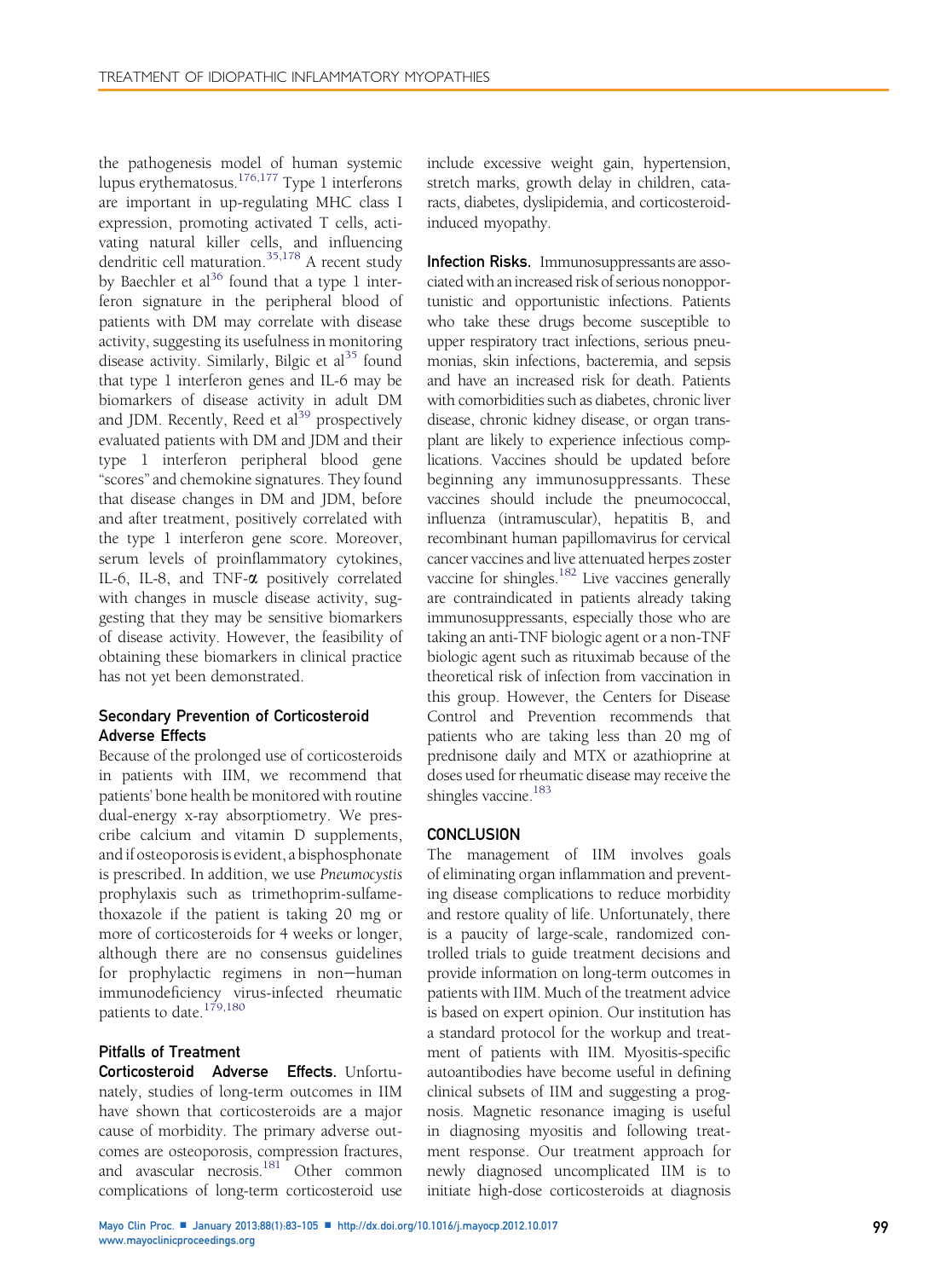<span id="page-17-0"></span>concurrent with MTX, azathioprine, or MMF. For adult and juvenile patients with severe myositis, we administer high-dose methylprednisolone in addition to IVIG, CYC, rituximab, or cyclosporine. Several trials are under way involving new medications to treat patients with myositis. Moreover, emerging research suggests that type 1 interferon genes, IL-6 levels, and other proinflammatory cytokines may potentially serve as indicators of disease activity and treatment response.

#### ACKNOWLEDGEMENT

We thank Dr Steven R. Ytterberg, who is a key member of our myositis group in the Division of Rheumatology at Mayo Clinic in Rochester, Minnesota, for his expertise in generating our treatment protocols for adult IIM patients.

Abbreviations and Acronyms: ADL = activities of daily living;  $\beta$ INF1a = interferon- $\beta$ -la; CK = creatine kinase;  $CSA = cyclosporine A$ ;  $CT = computed tomography$ ;  $CYC = cyclophosphamide; DM = dermatomyositis; EMG =$ electromyography;  $HAQ =$  Health Assessment Questionnaire;  $HMGCR = 3$ -hydroxy-3-methylglutaryl-coenzyme A reductase;  $\mathsf{HM} =$  idiopathic inflammatory myopathy;  $\mathsf{IL} =$ interleukin;  $ILD =$  interstitial lung disease;  $IMNM =$ immune-mediated necrotizing myopathy;  $IVIG =$  intravenous immunoglobulin;  $IVMP =$  intravenous methylprednisolone;  $JDM =$  juvenile dermatomyositis;  $MHC =$  major histocompatibility complex;  $MMF =$  mycophenolate mofetil;  $MMT$  = manual muscle test;  $MRI$  = magnetic resonance imaging;  $MSA =$  myositis-specific autoantibody;  $MTX =$ methotrexate;  $pDC =$  plasmacytoid dendritic cell;  $PM =$ polymyositis;  $sIBM =$  sporadic inclusion body myositis; **TNF-** $\alpha$  = tumor necrosis factor  $\alpha$ ; **tRNA** = transfer RNA

Correspondence: Address to Floranne C. Ernste, MD, Division of Rheumatology, Mayo Clinic, 200 First St SW, Rochester, MN 55905 (ernste.fl[oranne@mayo.edu\).](mailto:ernste.floranne@mayo.edu)

#### **REFERENCES**

- 1. Bohan A, Peter JB. Polymyositis and dermatomyositis (first of two parts). N Engl | Med. 1975;292(7):344-347.
- 2. Bohan A, Peter JB. Polymyositis and dermatomyositis (second of two parts). N Engl J Med. 1975;292(8):403-407.
- 3. Emslie-Smith AM, Arahata K, Engel AG. Major histocompatibility complex class I antigen expression, immunolocalization of interferon subtypes, and T cell-mediated cytotoxicity in myopathies. Hum Pathol. 1989;20(3):224-231.
- 4. Dalakas MC, Sivakumar K. The immunopathologic and inflammatory differences between dermatomyositis, polymyositis and sporadic inclusion body myositis. Curr Opin Neurol. 1996;9(3):235-239.
- 5. Engel AG, Arahata K, Emslie-Smith A. Immune effector mechanisms in inflammatory myopathies. Res Publ Assoc Res Nerv Ment Dis. 1990;68:141-157.
- 6. Engel AG, Arahata K. Mononuclear cells in myopathies: quantitation of functionally distinct subsets, recognition of

antigen-specific cell-mediated cytotoxicity in some diseases, and implications for the pathogenesis of the different inflammatory myopathies. Hum Pathol. 1986;17(7):704-721.

- 7. Arahata K, Engel AG. Monoclonal antibody analysis of mononuclear cells in myopathies, IV: cell-mediated cytotoxicity and muscle fiber necrosis. Ann Neurol. 1988;23(2):168-173.
- 8. Arahata K, Engel AG. Monoclonal antibody analysis of mononuclear cells in myopathies, III: immunoelectron microscopy aspects of cell-mediated muscle fiber injury. Ann Neurol. 1986;19(2):112-125.
- 9. Greenberg SA. Proposed immunologic models of the inflammatory myopathies and potential therapeutic implications. Neurology. 2007;69(21):2008-2019.
- 10. Kissel JT, Mendell JR, Rammohan KW. Microvascular deposition of complement membrane attack complex in dermatomyositis. N Engl J Med. 1986;314(6):329-334.
- 11. Emslie-Smith AM, Engel AG. Microvascular changes in early and advanced dermatomyositis: a quantitative study. Ann Neurol. 1990;27(4):343-356.
- 12. Crowe WE, Bove KE, Levinson JE, Hilton PK. Clinical and pathogenetic implications of histopathology in childhood polydermatomyositis. Arthritis Rheum. 1982;25(2):126-139.
- 13. Rider LG, Miller FW. Classification and treatment of the juvenile idiopathic inflammatory myopathies. Rheum Dis Clin North Am. 1997;23(3):619-655.
- 14. Lorenzoni PJ, Scola RH, Kay CS, Prevedello PG, Espíndola G, Werneck LC. Idiopathic inflammatory myopathies in childhood: a brief review of 27 cases. Pediatr Neurol. 2011;45(1): 17-22.
- 15. Feldman BM, Rider LG, Reed AM, Pachman LM. Juvenile dermatomyositis and other idiopathic inflammatory myopathies of childhood. Lancet. 2008;371(9631):2201-2212.
- 16. Emslie-Smith AM, Engel AG. Necrotizing myopathy with pipestem capillaries, microvascular deposition of the complement membrane attack complex (MAC), and minimal cellular infiltration. Neurology. 1991;41(6):936-939.
- 17. Bronner IM, Hoogendijk JE, Wintzen AR, et al. Necrotising myopathy, an unusual presentation of a steroid-responsive myopathy. J Neurol. 2003;250(4):480-485.
- 18. Liang C, Needham M. Necrotizing autoimmune myopathy. Curr Opin Rheumatol. 2011;23(6):612-619.
- 19. Grable-Esposito P, Katzberg HD, Greenberg SA, Srinivasan J, Katz J, Amato AA. Immune-mediated necrotizing myopathy associated with statins. Muscle Nerve. 2010;41(2):185-190.
- 20. Christopher-Stine L, Casciola-Rosen LA, Hong G, Chung T, Corse AM, Mammen AL. A novel autoantibody recognizing 200-kd and 100-kd proteins is associated with an immunemediated necrotizing myopathy. Arthritis Rheum. 2010;62(9): 2757-2766.
- 21. Werner JL, Christopher-Stine L, Ghazarian SR, et al. Antibody levels correlate with creatine kinase levels and strength in anti-HMG-CoA reductase-associated autoimmune myopathy [published online ahead of print August 29, 2012]. Arthritis Rheum. [http://dx.doi.org/10.1002/art.34673.](http://dx.doi.org/10.1002/art.34673)
- 22. Lotz BP, Engel AG, Nishino H, Stevens JC, Litchy WJ. Inclusion body myositis: observations in 40 patients. Brain. 1989; 112(pt 3):727-747.
- 23. Weihl CC, Pestronk A. Sporadic inclusion body myositis: possible pathogenesis inferred from biomarkers. Curr Opin Neurol. 2010;23(5):482-488.
- 24. Karpati G, O'Ferrall EK. Sporadic inclusion body myositis: pathogenic considerations. Ann Neurol. 2009;65(1):7-11.
- 25. Salajegheh M, Pinkus JL, Nazareno R, Amato AA, Parker KC, Greenberg SA. Nature of "tau" immunoreactivity in normal myonuclei and inclusion body myositis. Muscle Nerve. 2009; 40(4):520-528.
- 26. Griggs RC, Askanas V, DiMauro S, et al. Inclusion body myositis and myopathies. Ann Neurol. 1995;38(5):705-713.
- 27. Love LA, Leff RL, Fraser DD, et al. A new approach to the classification of idiopathic inflammatory myopathy: myositis-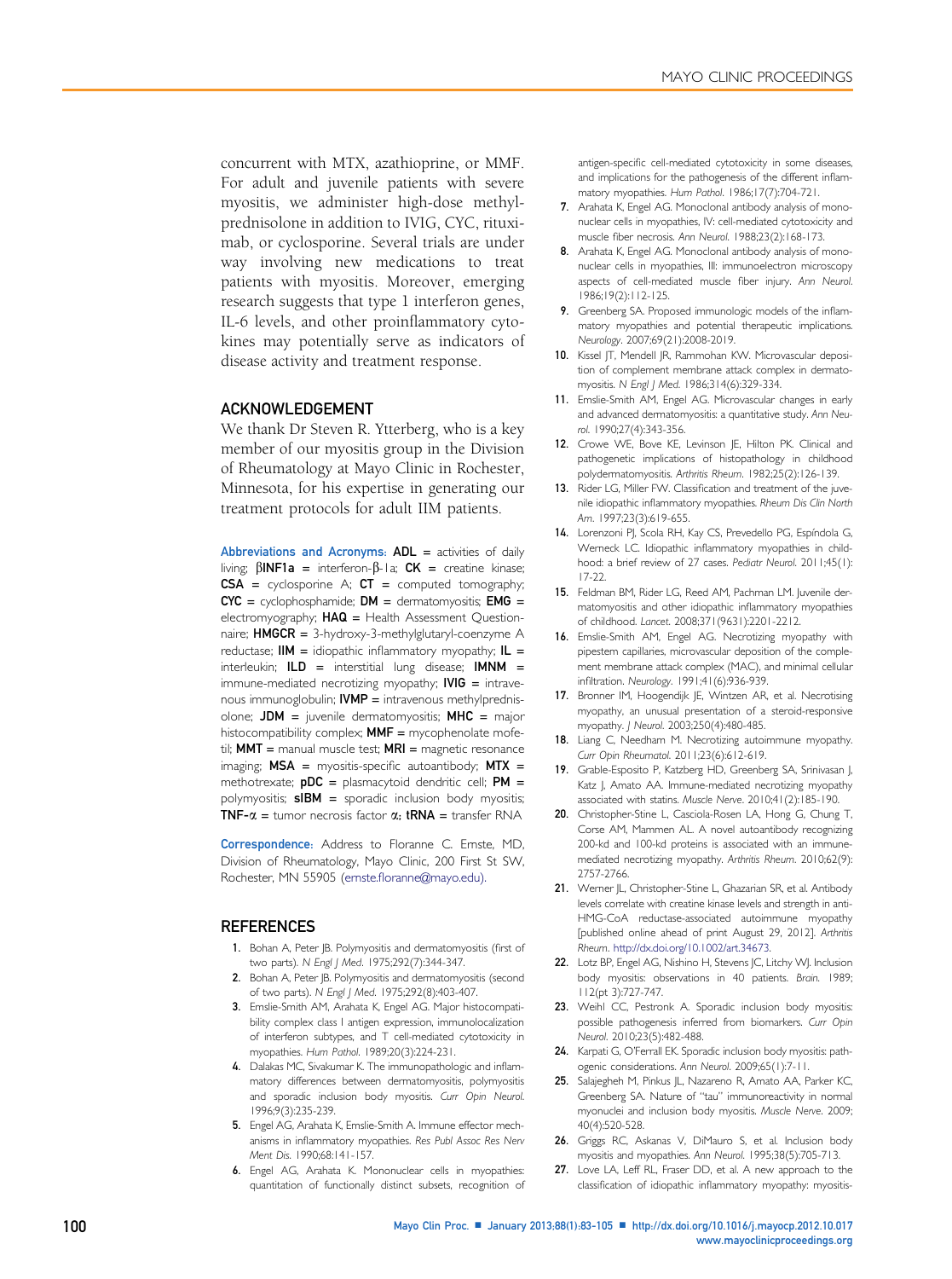<span id="page-18-0"></span>specific autoantibodies define useful homogeneous patient groups. Medicine (Baltimore). 1991;70(6):360-374.

- 28. Gunawardena H, Betteridge ZE, McHugh NJ. Myositis-specific autoantibodies: their clinical and pathogenic significance in disease expression. Rheumatology (Oxford). 2009;48(6): 607-612.
- 29. Hengstman GJ, van Brenk L, Vree Egberts WT, et al. High specificity of myositis specific autoantibodies for myositis compared with other neuromuscular disorders. J Neurol. 2005;252(5):534-537.
- 30. Targoff IN. Myositis specific autoantibodies. Curr Rheumatol Rep. 2006;8(3):196-203.
- 31. Hoshino K, Muro Y, Sugiura K, Tomita Y, Nakashima R, Mimori T. Anti-MDA5 and anti-TIF1- $\gamma$  antibodies have clinical significance for patients with dermatomyositis. Rheumatology (Oxford). 2010;49(9):1726-1733.
- 32. Sato S, Hoshino K, Satoh T, et al. RNA helicase encoded by melanoma differentiation-associated gene 5 is a major autoantigen in patients with clinically amyopathic dermatomyositis: association with rapidly progressive interstitial lung disease. Arthritis Rheum. 2009;60(7):2193-2200.
- 33. Gunawardena H, Wedderburn LR, Chinoy H, et al; Juvenile Dermatomyositis Research Group, UK and Ireland. Autoantibodies to a 140-kd protein in juvenile dermatomyositis are associated with calcinosis. Arthritis Rheum. 2009;60(6):1807- 1814.
- 34. Betteridge ZE, Gunawardena H, McHugh NJ. Novel autoantibodies and clinical phenotypes in adult and juvenile myositis. Arthritis Res Ther. 2011;13(2):209.
- 35. Bilgic H, Ytterberg SR, Amin S, et al. Interleukin-6 and type I interferon-regulated genes and chemokines mark disease activity in dermatomyositis. Arthritis Rheum. 2009;60(11): 3436-3446.
- 36. Baechler EC, Bauer JW, Slattery CA, et al. An interferon signature in the peripheral blood of dermatomyositis patients is associated with disease activity. Mol Med. 2007;13(1-2):59-68.
- 37. Greenberg SA, Pinkus JL, Pinkus GS, et al. Interferon- $\alpha/\beta$ mediated innate immune mechanisms in dermatomyositis. Ann Neurol. 2005;57(5):664-678.
- 38. Raju R, Dalakas MC. Gene expression profile in the muscles of patients with inflammatory myopathies: effect of therapy with IVIg and biological validation of clinically relevant genes. Brain. 2005;128(pt 8):1887-1896.
- 39. Reed AM, Peterson E, Bilgic H, et al. Changes in novel biomarkers of disease activity in juvenile and adult dermatomyositis are sensitive biomarkers of disease course [published online ahead of print August 8, 2012]. Arthritis Rheum. [http://](http://dx.doi.org/10.1002/art.34659) [dx.doi.org/10.1002/art.34659](http://dx.doi.org/10.1002/art.34659).
- 40. Marie I, Hachulla E, Chérin P, et al. Interstitial lung disease in polymyositis and dermatomyositis. Arthritis Rheum. 2002; 47(6):614-622.
- 41. Selva-O'Callaghan A, Labrador-Horillo M, Muñoz-Gall X, et al. Polymyositis/dermatomyositis-associated lung disease: analysis of a series of 81 patients. Lupus. 2005;14(7):534-542.
- 42. Oh TH, Brumfield KA, Hoskin TL, Stolp KA, Murray JA, Bassford JR. Dysphagia in inflammatory myopathy: clinical characteristics, treatment strategies, and outcome in 62 patients. Mayo Clin Proc. 2007;82(4):441-447.
- 43. Yazici Y, Kagen LJ. Cardiac involvement in myositis. Curr Opin Rheumatol. 2002;14(6):663-665.
- 44. Gupta R, Wayangankar SA, Targoff IN, Hennebry TA. Clinical cardiac involvement in idiopathic inflammatory myopathies: a systematic review. Int J Cardiol. 2011;148(3):261-270.
- 45. Dalakas MC. Pathophysiology of inflammatory and autoimmune myopathies. Presse Med. 2011;40(4, pt 2):e237-e247.
- 46. Ruperto N, Ravelli A, Pistorio A, et al; Paediatric Rheumatology International Trials Organisation (PRINTO); Pediatric Rheumatology Collaborative Study Group (PRCSG). The provisional Paediatric Rheumatology International Trials Organisation/ American College of Rheumatology/European League Against

Rheumatism disease activity core set for the evaluation of response to therapy in juvenile dermatomyositis: a prospective validation study. Arthritis Rheum. 2008;59(1):4-13.

- 47. Brown VE, Pilkington CA, Feldman BM, Davidson JE; Network for Juvenile Dermatomyositis, Paediatric Rheumatology European Society (PReS). An international consensus survey of the diagnostic criteria for juvenile dermatomyositis (JDM). Rheumatology (Oxford). 2006;45(8):990-993.
- 48. Dolezalova P, Young SP, Bacon PA, Southwood TR. Nailfold capillary microscopy in healthy children and in childhood rheumatic diseases: a prospective single blind observational study. Ann Rheum Dis. 2003;62(5):444-449.
- 49. Constantin T, Ponyi A, Orbán I, et al. National registry of patients with juvenile idiopathic inflammatory myopathies in Hungaryclinical characteristics and disease course of 44 patients with juvenile dermatomyositis. Autoimmunity. 2006;39(3):223-232.
- 50. Spencer CH, Hanson V, Singsen BH, Bernstein BH, Kornreich HK, King KK. Course of treated juvenile dermatomyositis. J Pediatr. 1984;105(3):399-408.
- 51. Sterba G, Rodriguez C, Sifontes S, Vigilanza P. Macrophage activation syndrome due to methotrexate in a 12-year-old boy with dermatomyositis [letter]. J Rheum. 2004;31(5):1014-1015.
- 52. Shulman AI, Punaro M. Critical care of the pediatric patient with rheumatic disease. Curr Opin Pediatr. 2011;23(3):263-268.
- 53. Gattorno M, Piccini A, Lasigliè D, et al. The pattern of response to anti-interleukin-1 treatment distinguishes two subsets of patients with systemic-onset juvenile idiopathic arthritis. Arthritis Rheum. 2008;58(5):1505-1515.
- 54. Euwer RL, Sontheimer RD. Amyopathic dermatomyositis: a review. J Invest Dermatol. 1993;100(1):124S-127S.
- 55. Gerami P, Schope JM, McDonald L, Walling HW, Sontheimer RD. A systematic review of adult-onset clinically amyopathic dermatomyositis (dermatomyositis siné myositis): a missing link within the spectrum of the idiopathic inflammatory myopathies. J Am Acad Dermatol. 2006;54(4):597-613.
- 56. Suda T, Fujisawa T, Enomoto N, et al. Interstitial lung diseases associated with amyopathic dermatomyositis. Eur Respir J. 2006;28(5):1005-1012.
- 57. Bendewald MJ, Wetter DA, Li X, Davis MP. Incidence of dermatomyositis and clinically amyopathic dermatomyositis: a population-based study in Olmsted County, Minnesota. Arch Dermatol. 2010;146(1):26-30.
- 58. Reed AM, Ytterberg SR. Genetic and environmental risk factors for idiopathic inflammatory myopathies. Rheum Dis Clin North Am. 2002;28(4):891-916.
- 59. Reed AM, Stirling JD. Association of the HLA-DQA1\*0501 allele in multiple racial groups with juvenile dermatomyositis. Hum Immunol. 1995;44(3):131-135.
- 60. Shamim EA, Rider LG, Miller FW. Update on the genetics of the idiopathic inflammatory myopathies. Curr Opin Rheumatol. 2000;12(6):482-491.
- 61. Pachman LM, Liotta-Davis MR, Hong DK, et al. TNFalpha-308A allele in juvenile dermatomyositis: association with increased production of tumor necrosis factor alpha, disease duration, and pathologic calcifications. Arthritis Rheum. 2000; 43(10):2368-2377.
- 62. Christensen ML, Pachman LM, Schneiderman R, Patel DC, Friedman JM. Prevalence of Coxsackie B virus antibodies in patients with juvenile dermatomyositis. Arthritis Rheum. 1986; 29(11):1365-1370.
- 63. Li CK, Varsani H, Holton JL, Gao B, Woo P, Wedderburn LR; Juvenile Dermatomyositis Research Group (UK and Ireland). MHC Class I overexpression on muscles in early juvenile dermatomyositis. J Rheumatol. 2004;31(3):605-609.
- 64. López de Padilla CM, Vallejo AN, McNallan KT, et al. Plasmacytoid dendritic cells in inflamed muscle of patients with juvenile dermatomyositis. Arthritis Rheum. 2007;56(5):1658-1668.
- 65. Liu YJ. IPC: professional type 1 interferon-producing cells and plasmacytoid dendritic cell precursors. Annu Rev Immunol. 2005;23:275-306.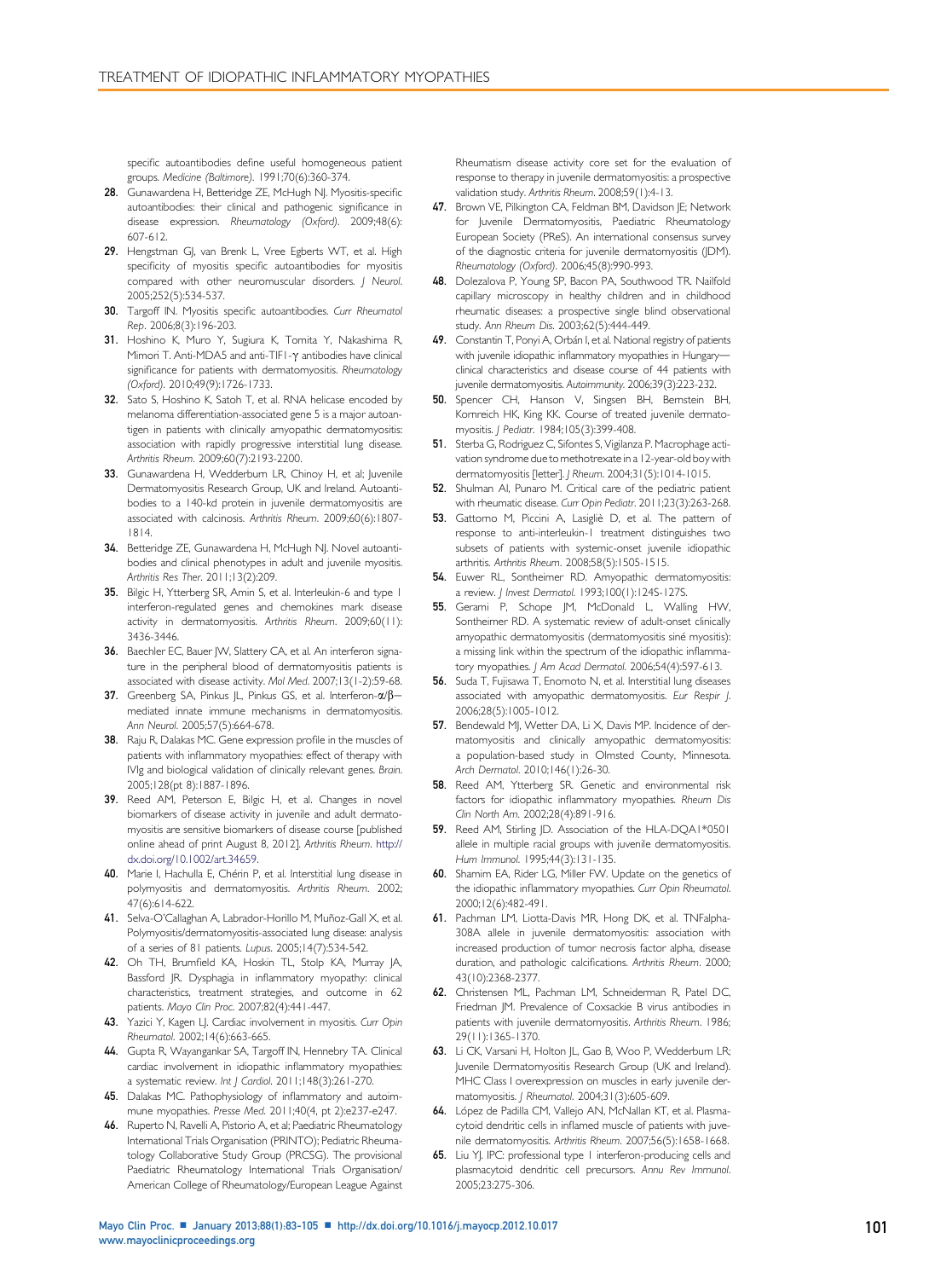- <span id="page-19-0"></span>66. López de Padilla CM, Vallejo AN, Lacomis D, McNallen K, Reed AM. Extranodal lymphoid microstructures in inflamed muscle and disease severity of new-onset juvenile dermatomyositis. Arthritis Rheum. 2009;60(4):1160-1172.
- 67. Swiecki M, Colonna M. Accumulation of plasmacytoid DC: roles in disease pathogenesis and targets for immunotherapy. Eur J Immunol. 2010;40(8):2094-2098.
- 68. Lundberg I, Ulfgren AK, Nyberg P, Andersson U, Klareskog L. Cytokine production in muscle tissue of patients with idiopathic inflammatory myopathies. Arthritis Rheum. 1997;40(5): 865-874.
- 69. Liprandi A, Bartoli C, Figarella-Branger D, Pellissier JF, Lepidi H. Local expression of monocyte chemoattractant protein-1 (MCP-1) in idiopathic inflammatory myopathies. Acta Neuropathol. 1999;97(6):642-648.
- 70. De Paepe B, Creus KK, De Bleecker II. Role of cytokines and chemokines in idiopathic inflammatory myopathies. Curr Opin Rheumatol. 2009;21(6):610-616.
- 71. Love LA, Weinberg CR, McConnaughey DR, et al. Ultraviolet radiation intensity predicts the relative distribution of dermatomyositis and anti-Mi-2 autoantibodies in women. Arthritis Rheum. 2009;60(8):2499-2504.
- 72. Benveniste O, Drouot L, Jouen F, et al. Correlation of antisignal recognition particle autoantibody levels with creatine kinase activity in patients with necrotizing myopathy. Arthritis Rheum. 2011;63(7):1961-1971.
- 73. Valiyil R, Casciola-Rosen L, Hong G, Mammen A, Christopher-Stine L. Rituximab therapy for myopathy associated with antisignal recognition particle antibodies: a case series. Arthritis Care Res (Hoboken). 2010;62(9):1328-1334.
- 74. Targoff IN, Mamyrova G, Trieu EP, et al; Childhood Myositis Heterogeneity Study Group; International Myositis Collaborative Study Group. A novel autoantibody to a 155-kd protein is associated with dermatomyositis. Arthritis Rheum. 2006;54(11): 3682-3689.
- 75. Chinoy H, Fertig N, Oddis CV, Ollier WE, Cooper RG. The diagnostic utility of myositis autoantibody testing for predicting the risk of cancer-associated myositis. Ann Rheum Dis. 2007; 66(10):1345-1349.
- 76. Eloranta ML, Barbasso Helmers S, Ulfgren AK, Rönnblom L, Alm GV, Lundberg IE. A possible mechanism for endogenous activation of the type I interferon system in myositis patients with anti-Jo-1 or anti-Ro 52/anti-Ro 60 autoantibodies. Arthritis Rheum. 2007;56(9):3112-3124.
- 77. Rider LG, Miller FW, Targoff IN, et al. A broadened spectrum of juvenile myositis: myositis-specific autoantibodies in children. Arthritis Rheum. 1994;37(10):1534-1538.
- 78. Wedderburn LR, McHugh NJ, Chinoy H, et al; Juvenile Dermatomyositis Research Group (JDRG). HLA class II haplotype and autoantibody associations in children with juvenile dermatomyositis and juvenile dermatomyositis-scleroderma overlap. Rheumatology (Oxford). 2007;46(12):1786-1791.
- 79. Feldman BM, Reichlin M, Laxer RM, Targoff IN, Stein LD, Silverman ED. Clinical significance of specific autoantibodies in juvenile dermatomyositis. | Rheumatol. 1996;23(10):1794-1797.
- 80. Rouster-Stevens KA, Pachman LM. Autoantibody to signal recognition particle in African American girls with juvenile polymyositis. J Rheumatol. 2008;35(5):927-929.
- 81. Benveniste O, Romero NB. Myositis or dystrophy? Traps and pitfalls. Presse Med. 2011;40(4, pt 2):e249-e255.
- 82. Emery AE. The muscular dystrophies. Lancet. 2002;359(9307): 687-695.
- 83. Ray PN, Belfall B, Duff C, et al. Cloning of the breakpoint of an X; 21 translocation associated with Duchenne muscular dystrophy. Nature. 1985-1986;318(6047):672-675.
- 84. Reichmann H, Vogler L, Seibel P. Ragged red or ragged blue fibers. Eur Neurol. 1996;36(2):98-102.
- 85. Zampieri S, Ghirardellow A, laccarino L, et al. Polymyositisdermatomyositis and infections. Autoimmunity. 2006;39(3): 191-196.
- 86. Santmyire-Rosenberger B, Dugan EM. Skin involvement in dermatomyositis. Curr Opin Rheumatol. 2003;15(6):714-722.
- 87. Callen JP. Cutaneous manifestations of dermatomyositis and their management. Curr Rheumatol Rep. 2010;12(3):192-197.
- 88. Buchbinder R, Forbes A, Hall S, Dennett X, Giles G. Incidence of malignant disease in biopsy-proven inflammatory myopathy: a population-based cohort study. Ann Intern Med. 2001;134(12):1087-1095.
- 89. Zantos D, Zhang Y, Felson D. The overall and temporal association of cancer with polymyositis and dermatomyositis. J Rheumatol. 1994;21(10):1855-1859.
- 90. Sigurgeirsson B, Lindelöf B, Edhag O, Allander E. Risk of cancer in patients with dermatomyositis or polymyositis: a populationbased study. N Engl J Med. 1992;326(6):363-367.
- 91. Hill CL, Zhang Y, Sigurgeirsson B, et al. Frequency of specific cancer types in dermatomyositis and polymyositis: a populationbased study. Lancet. 2001;357(9250):96-100.
- 92. Whitmore SE, Anhalt GJ, Provost TT, et al. Serum CA-125 screening for ovarian cancer in patients with dermatomyositis. Gynecol Oncol. 1997;65(2):241-244.
- 93. Sherry DD, Haas JE, Milstein JM. Childhood polymyositis as a paraneoplastic phenomenon. Pediatr Neurol. 1993;9(2): 155-156.
- 94. Morris P, Dare J. Juvenile dermatomyositis as a paraneoplastic phenomenon: an update. | Pediatr Hematol Oncol. 2010;32(3): 189-191.
- 95. Adams EM, Chow CK, Premkumar A, Plotz PH. The idiopathic inflammatory myopathies: spectrum of MR imaging findings. Radiographics. 1995;15(3):563-574.
- 96. Schulze M, Kötter I, Ernemann U, et al. MRI findings in inflammatory muscle diseases and their noninflammatory mimics. AJR Am J Roentgenol. 2009;192(6):1708-1716.
- 97. Maillard SM, Jones R, Owens C, et al. Quantitative assessment of MRI T2 relaxation time of thigh muscles in juvenile dermatomyositis. Rheumatology (Oxford). 2004;43(5):603-608.
- 98. Park JH, Vansant JP, Kumar NG, et al. Dermatomyositis: correlative MR imaging and P-31 MR spectroscopy for quantitative characterization of inflammatory disease. Radiology. 1990; 177(2):473-479.
- 99. Hernandez RJ, Sullivan DB, Chenevert TL, Keim DR. MR imaging in children with dermatomyositis: musculoskeletal findings and correlation with clinical and laboratory findings. AJR Am J Roentgenol. 1993;161(2):359-366.
- 100. Kimball AB, Summers RM, Turner M, et al. Magnetic resonance imaging detection of occult skin and subcutaneous abnormalities in juvenile dermatomyositis: implications for diagnosis and therapy. Arthritis Rheum. 2000;43(8): 1866-1873.
- 101. Davis WR, Halls JE, Offiah AC, Pilkington C, Owens CM, Rosendahl K. Assessment of active inflammation in juvenile dermatomyositis: a novel magnetic resonance imaging-based scoring system. Rheumatology(Oxford). 2011;50(12):2237-2244.
- 102. Amarteifio E, Nagel AM, Kauczor HU, Weber MA. Functional imaging in muscular diseases. Insights Imaging. 2011;2(5): 609-619.
- 103. McCullough MB, Domire ZJ, Reed AM, et al. Evaluation of muscles affected by myositis using magnetic resonance elastrography. Muscle Nerve. 2011;43(4):585-590.
- 104. Winkelman RK, Mulder DW, Lambert EH, Howard FM Jr, Diessner GR. Course of dermatomyositis-polymyositis: comparison of untreated and cortisone-treated patients. Mayo Clinic Proc. 1968;43(8):545-556.
- 105. Lundberg I, Kratz AK, Alexanderson H, Patarroyo M. Decreased expression of interleukin-1alpha, interleukin-1 beta, and cell adhesion molecules in muscle tissue following corticosteroid treatment in patients with polymyositis and dermatomyositis. Arthritis Rheum. 2000;43(2):336-348.
- 106. Bunch TW, Worthington JW, Combs JJ, Ilstrup DM, Engel AG. Azathioprine with prednisone for polymyositis: a controlled, clinical trial. Ann Intern Med. 1980;92(3):365-369.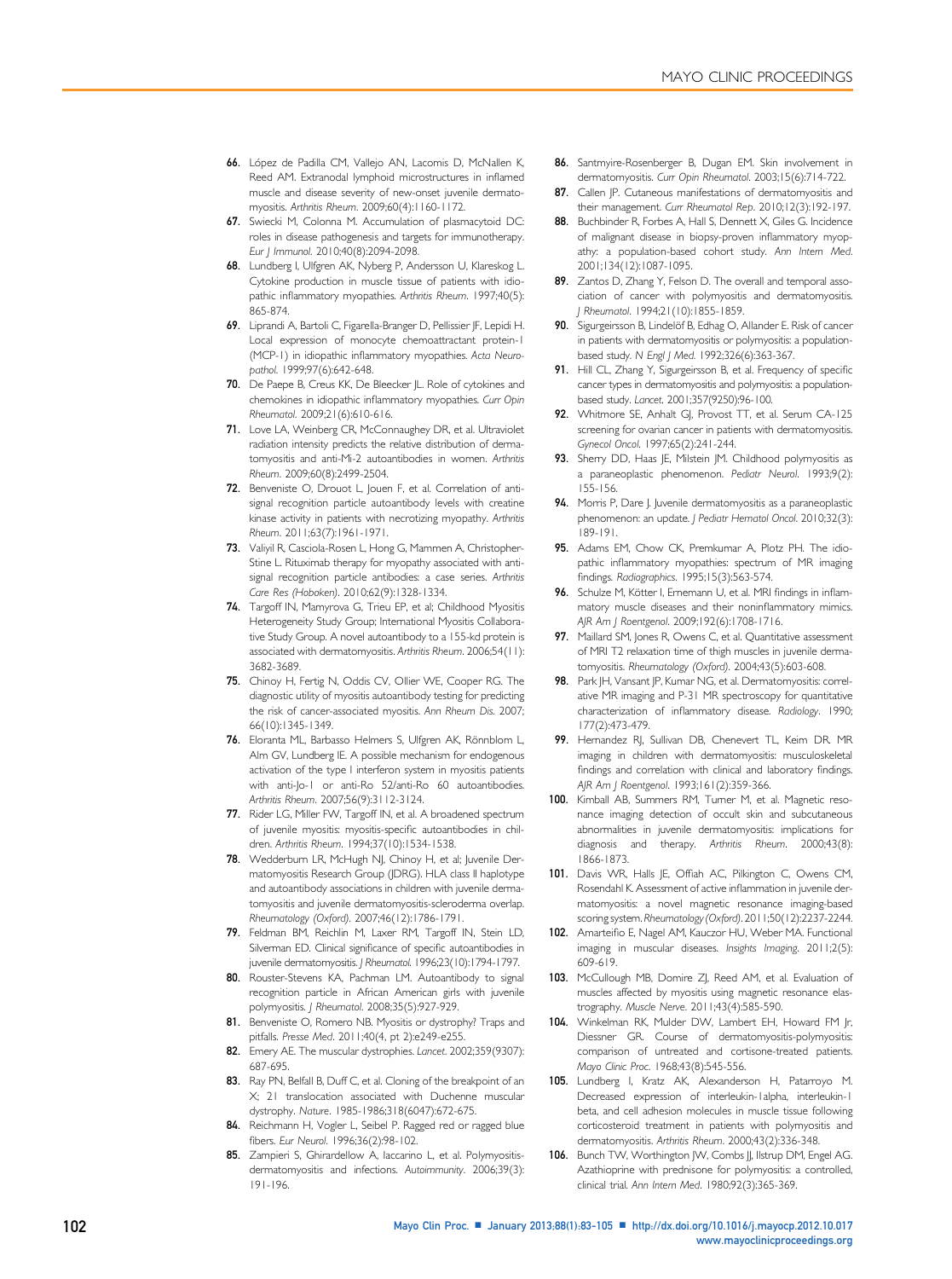- <span id="page-20-0"></span>107. Bunch TW. Prednisone and azathioprine for polymyositis: long-term followup. Arthritis Rheum. 1981;24(1):45-48.
- 108. Metzger AL, Bohan A, Goldberg LS, Bluestone R, Pearson CM. Polymyositis and dermatomyositis: combined methotrexate and corticosteroid therapy. Ann Intern Med. 1974;81(2): 182-189.
- 109. Saag KG, Teng GG, Patkar NJ, et al; American College of Rheumatology. American College of Rheumatology 2008 recommendations for the use of nonbiologic and biologic disease-modifying antirheumatic drugs in rheumatoid arthritis. Arthritis Rheum. 2008;59(6):762-784.
- 110. Gelber AC, Nousari HC, Wigley FM. Mycophenolate mofetil in the treatment of severe skin manifestations of dermatomyositis: a series of 4 cases. J Rheumatol. 2000;27(6):1542-1545.
- 111. Edge JC, Outland JD, Dempsey JR, Callen JP. Mycophenolate mofetil as an effective corticosteroid-sparing therapy for recalcitrant dermatomyositis. Arch Dermatol. 2006;142(1):65-69.
- 112. Morganroth PA, Kreider ME, Werth VP. Mycophenolate mofetil for interstitial lung disease in dermatomyositis. Arthritis Care Res (Hoboken). 2010;62(10):1496-1501.
- 113. Dalakas MC. Mechanism of action of intravenous immunoglobulin and therapeutic considerations in the treatment of autoimmune neurologic diseases.Neurology. 1998;51(6, suppl 5): S2-S8.
- 114. Dalakas MC, Illa I, Dambrosia JM, et al. A controlled trial of high-dose intravenous immune globulin infusions as treatment for dermatomyositis. N Engl J Med. 1993;329(27):1993-2000.
- 115. Dalakas MC. Intravenous immunoglobulin in autoimmune neuromuscular diseases. JAMA. 2004;291(19):2367-2375.
- 116. Barbasso Helmers S, Dastmalchi M, Alexanderson H, et al. Limited effects of high-dose intravenous immunoglobulin (IVIG) treatment on molecular expression in muscle tissue of patients with inflammatory myopathies. Ann Rheum Dis. 2007;66(10):1276-1283.
- 117. Bolosiu HD, Man L, Rednic S. The effect of methylprednisolone pulse therapy in polymyositis/dermatomyositis. Adv Exp Med Biol. 1999;455:349-357.
- 118. Yamasaki Y, Yamada H, Yamasaki M, et al. Intravenous cyclophosphamide therapy for progressive interstitial pneumonia in patients with polymyositis/dermatomyositis. Rheumatology (Oxford). 2007;46(1):124-130.
- 119. Levine TD. Rituximab in the treatment of dermatomyositis: an open-label pilot study. Arthritis Rheum. 2005;52(2):601-607.
- 120. Mahler EA, Blom M, Voermans NC, van Engelen BG, van Riel PL, Vonk MC. Rituximab treatment in patients with refractory inflammatory myopathies. Rheumatology (Oxford). 2011; 50(12):2206-2213.
- 121. Oddis CV, Reed AM, Aggarwal R, et al; Rituximab in Myositis (RIM) Study Group. Rituximab in the treatment of refractory adult and juvenile dermatomyositis and adult polymyositis: a randomized, placebo-phase trial [published online ahead of print November 2, 2012]. Arthritis Rheum. [http://dx.doi.](http://dx.doi.org/10.1002/art.37754) [org/10.1002/art.37754.](http://dx.doi.org/10.1002/art.37754)
- 122. Vulliemoz S, Lurati-Ruiz F, Borruat FX, et al. Favourable outcome of progressive multifocal leucoencephalopathy in two patients with dermatomyositis. J Neurol Neurosurg Psychiatry. 2006;77(9):1079-1082.
- 123. Molloy ES, Calabrese LH. Progressive multifocal leukoencephalopathy associated with immunosuppressive therapy in rheumatic diseases: evolving role of biologic therapies. Arthritis Rheum. 2012;64(9):3043-3051.
- 124. Vencovský J, Jarosová K, Machácek S, et al. Cyclosporine A versus methotrexate in the treatment of polymyositis and dermatomyositis. Scand J Rheumatol. 2000;29(2):95-102.
- 125. Maeda K, Kimura R, Komuta K, Igarashi T. Cyclosporine treatment for polymyositis/dermatomyositis: is it possible to rescue the deteriorating cases with interstitial pneumonitis? Scand | Rheumatol. 1997;26(1):24-29.
- 126. Qushmaq KA, Chalmers A, Esdaile JM. Cyclosporine A in the treatment of refractory adult polymyositis/dermatomyositis:

population based experience in 6 patients and literature review. J Rheumatol. 2000;27(12):2855-2859.

- 127. Oddis CV, Sciurba FC, Elmagd KA, Starzl TE. Tacrolimus in refractory polymyositis with interstitial lung disease. Lancet. 1999;353(9166):1762-1763.
- 128. Huber AM, Giannini EH, Bowyer SL, et al. Protocols for the initial treatment of moderately severe juvenile dermatomyositis: results of a Children's Arthritis and Rheumatology Research Alliance consensus conference. Arthritis Care Res (Hoboken). 2010;62(2):219-225.
- 129. Huber AM, Robinson AB, Reed AM, et al; Juvenile Dermatomyositis Subcommittee of the Childhood Arthritis and Rheumatology Research Alliance. Consensus treatments for moderate juvenile dermatomyositis: beyond the first two months: results of the second Childhood Arthritis and Rheumatology Research Alliance consensus conference. Arthritis Care Res (Hoboken). 2012;64(4):546-553.
- 130. Huang JL. Long-term prognosis of patients with juvenile dermatomyositis initially treated with intravenous methylprednisolone pulse therapy. Clin Exp Rheumatol. 1999;17(5): 621-624.
- 131. Al-Mayouf S, Al-Mazyed A, Bahabri S. Efficacy of early treatment of severe juvenile dermatomyositis with intravenous methylprednisolone and methotrexate. Clin Rheumatol. 2000; 19(2):138-141.
- 132. Riley P, Maillard SM, Wedderburn LR, Woo P, Murray KJ, Pilkington CA. Intravenous cyclophosphamide pulse therapy in juvenile dermatomyositis: a review of efficacy and safety. Rheumatology (Oxford). 2004;43(4):491-496.
- 133. Manlhiot C, Tyrrell PN, Liang L, Atkinson AR, Lau W, Feldman BM. Safety of intravenous immunoglobulin in the treatment of juvenile dermatomyositis: adverse reactions are associated with immunoglobulin A content. Pediatrics. 2008; 121(3):e626-e630.
- 134. Miller LC, Michael AF, Kim Y. Childhood dermatomyositis: clinical course and long-term follow-up. Clin Pediatr (Phila). 1987;26(11):561-566.
- 135. Zeller V, Cohen P, Prieur AM, Guillevin L. Cyclosporin A therapy in refractory juvenile dermatomyositis: experience and longterm followup of 6 cases. *J Rheumatol*. 1996;23(8): 1424-1427.
- 136. Yamada A, Ohshima Y, Omata N, Yasutomi M, Mayumi M. Steroid-sparing effect of tacrolimus in a patient with juvenile dermatomyositis presenting poor bioavailability of cyclosporine A. Eur J Pediatr. 2004;163(9):561-562.
- 137. Dagher R, Desjonquères M, Duquesne A, et al. Mycophenolate mofetil in juvenile dermatomyositis: a case series. Rheumatol Int. 2012;32(3):711-716.
- 138. Bader-Meunier B, Decaluwe H, Barnerias C, et al; Club Rhumatismes et Inflammation. Safety and efficacy of rituximab in severe juvenile dermatomyositis: results from 9 patients from the French Autoimmunity and Rituximab registry. J Rheumatol. 2011;38(7):1436-1440.
- 139. Yoshimasu T, Ohtani T, Sakamoto T, Oshima A, Furukawa F. Topical FK506 (tacrolimus) therapy for facial erythematous lesions of cutaneous lupus erythematosus and dermatomyositis. Eur | Dermatol. 2002;12(1):50-52.
- 140. Marmor M, Kellner U, Lai TY, Lyons JS, Mieler WF; American Academy of Ophthalmology. Revised recommendations on screening for chloroquine and hydroxychloroquine retinopathy. Opthalmology. 2011;118(2):415-422.
- 141. Pachman LM, Hayford JR, Chung A, et al. Juvenile dermatomyositis at diagnosis: clinical characteristics of 79 children. J Rheumatol. 1998;25(6):1198-1204.
- 142. Balin SJ, Wetter DA, Andersen LK, Davis MD. Calcinosis cutis occurring in association with autoimmune connective tissue disease: the Mayo Clinic experience with 78 patients, 1996- 2009. Arch Dermatol. 2012;148(4):455-462.
- 143. Arabshahi B, Silverman RA, Jones OY, Rider LG. Abatacept and sodium thiosulfate for treatment of recalcitrant juvenile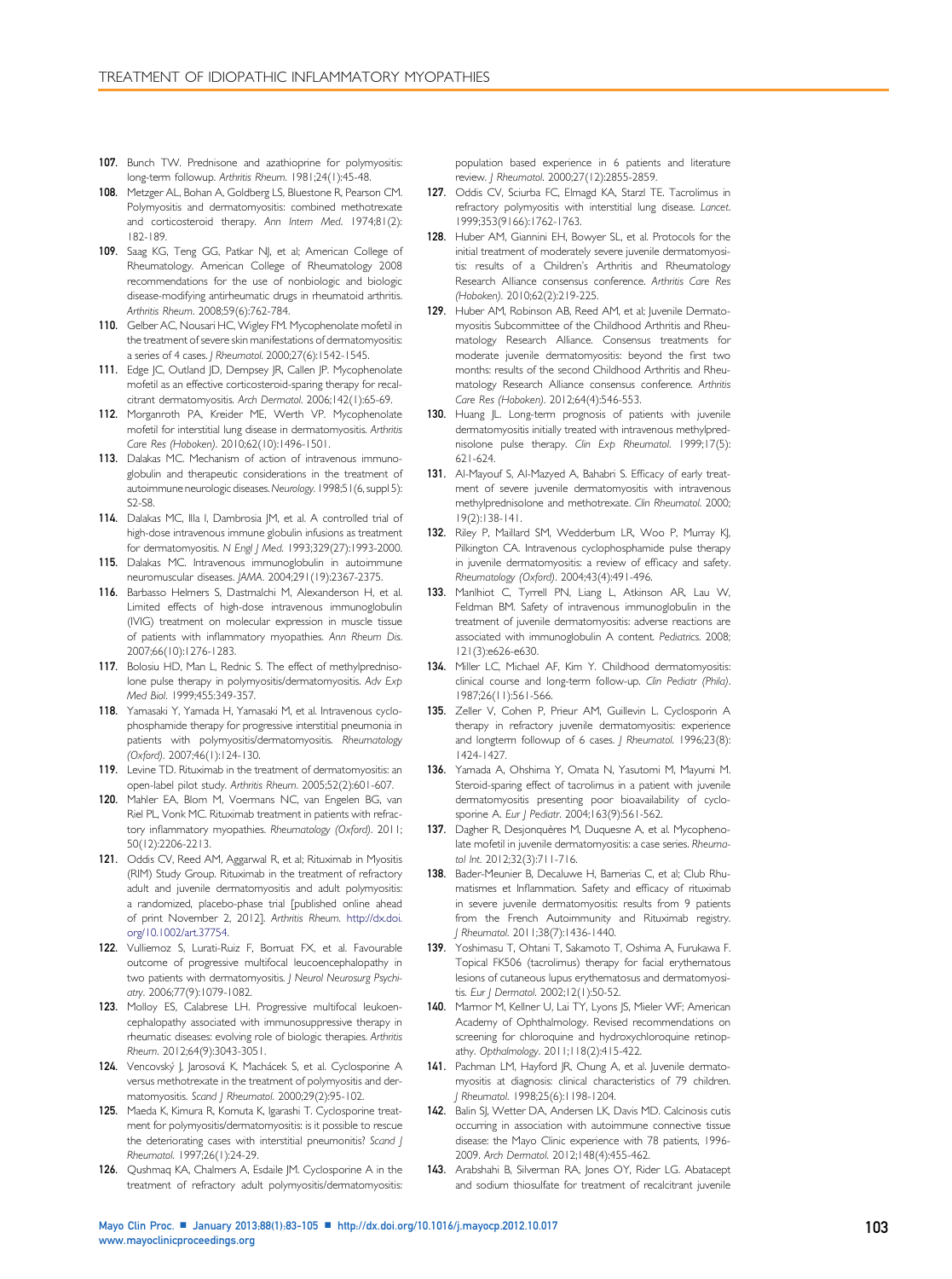dermatomyositis complicated by ulceration and calcinosis. J Pediatr. 2012;160(3):520-522.

- <span id="page-21-0"></span>144. Dalakas MC. Immunotherapy of inflammatory myopathies: practical approach and future prospects. Curr Treat Options Neurol. 2011;13(3):311-323.
- 145. Dalakas MC, Sonies B, Dambrosia J, Sekul E, Cupler E, Sivakumar K. Treatment of inclusion body myositis with IVIg: a double-blind, placebo-controlled study. Neurology. 1997; 48(3):712-716.
- 146. Walter MC, Lochmüller H, Toepfer M, et al. High-dose immunoglobulin therapy in sporadic inclusion body myositis: a doubleblind, placebo-controlled study. J Neurol. 2000;247(1):22-28.
- 147. Cherin P, Pelletier S, Teixeira A, et al. Intravenous immunoglobulin for dysphagia of inclusion body myositis. Neurology. 2002;58(2):326.
- 148. Lindberg C, Trysberg E, Tarkowski A, Oldfors A. Anti-Tlymphocyte globulin treatment in inclusion body myositis: a randomized pilot study. Neurology. 2003;61(2):260-262.
- 149. Rutkove SB, Parker RA, Nardin RA, Connolly CE, Felice KJ, Raynor EM. A pilot randomized trial of oxandrolone in inclusion body myositis. Neurology. 2002;58(7):1081-1087.
- 150. Muscle Study Group. Randomized pilot trial of  $\beta$ INF1a (Avonex) in patients with inclusion body myositis [published correction appears in Neurology. 2002;58(2):334]. Neurology. 2001;57(9):1566-1570.
- 151. Muscle Study Group. Randomized pilot trial of high-dose  $\beta$ INF-1a in patients with inclusion body myositis. Neurology. 2004;63(4):718-720.
- 152. Dalakas MC, Rakocevic G, Schmidt J, et al. Effect of Alemtuzumab (CAMPATH 1-H) in patients with inclusion-body myositis. Brain. 2009;132(pt 6):1536-1544.
- 153. Rider LG, Werth VP, Huber AM, et al. Measures of adult and juvenile dermatomyositis, polymyositis, and inclusion body myositis: Physician and Patient/Parent Global Activity, Manual Muscle Testing (MMT), Health Assessment Questionnaire (HAQ)/Childhood Health Assessment Questionnaire (C-HAQ), Childhood Myositis Assessment Scale (CMAS), Myositis Disease Activity Assessment Tool (MDAAT), Disease Activity Score (DAS), Short Form 36 (SF-36), Child Health Questionnaire (CHQ), physician global damage, Myositis Damage Index (MDI), Quantitative Muscle Testing (QMT), Myositis Functional Index-2 (FI-2), Myositis Activities Profile (MAP), Inclusion Body Myositis Functional Rating Scale (IBMFRS), Cutaneous Dermatomyositis Disease Area and Severity Index (CDASI), Cutaneous Assessment Tool (CAT), Dermatomyositis Skin Severity Index (DSSI), Skindex, and Dermatology Life Quality Index (DLQI). Arthritis Care Res (Hoboken). 2011;63(suppl 11):S118-S157.
- 154. Miller FW, Rider LG, Chung YL, et al; International Myositis Outcome Assessment Collaborative Study Group. Proposed preliminary core set measures for disease outcome assessment in adult and juvenile idiopathic inflammatory myopathies. Rheumatology (Oxford). 2001;40(11): 1262-1273.
- 155. Huber AM, Dugan EM, Lachenbruch PA, et al; Juvenile Dermatomyositis Disease Activity Collaborative Study Group. The Cutaneous Assessment Tool: development and reliability in juvenile idiopathic inflammatory myopathy. Rheumatology (Oxford). 2007;46(10):1606-1611.
- 156. Huber AM, Dugan EM, Lachenbruch PA, et al; Juvenile Dermatomyositis Disease Activity Collaborative Study Group. Preliminary validation and clinical meaning of the Cutaneous Assessment Tool in juvenile dermatomyositis. Arthitis Rheum. 2008;59(2):214-221.
- 157. Carroll CL, Lang W, Snively B, Feldman SR, Callen J, Jorizzo JL. Development and validation of the Dermatomyositis Skin Severity Index. Br J Dermatol. 2008;158(2):345-350.
- 158. Klein RQ, Bangert CA, Costner M, et al. Comparison of the reliability and validity of outcome instruments for cutaneous dermatomyositis. Br J Dermatol. 2008;159(4):887-894.
- 159. Harris-Love MO, Shrader JA, Koziol D, et al. Distribution and severity of weakness among patients with polymyositis, dermatomyositis and juvenile dermatomyositis. Rheumatology (Oxford). 2009;48(2):134-139.
- 160. Medical Research Council (Great Britain). Aids to the Examination of the Peripheral Nervous System. London: H. M. Stationary Off; 1976.
- 161. Fries JF, Spitz P, Kraines G, Holman HR. Measurement of patient outcome in arthritis. Arthritis Rheum. 1980;23(2):137-145.
- 162. Alexanderson H, Lundberg IE, Stenström CH. Development of the Myositis Activities Profile-validity and reliability of a self-administered questionnaire to assess activity limitations in patients with polymyositis/dermatomyositis. J Rheumatol. 2002;29(11):2386-2392.
- 163. Alexanderson H, Reed AM, Ytterberg SR. The Myositis Activities Profile-initial validation for assessment of polymyositis/ dermatomyositis in the USA. | Rheumatol. 2012;39(11): 2134-2141.
- 164. Alexanderson H, Broman L, Tollbäck A, Josefson A, Lundberg IE, Stenström CH. Functional Index-2: validity and reliability of a disease-specific measure of impairment in patients with polymyositis and dermatomyositis. Arthritis Rheum. 2006;55(1):114-122.
- Josefson A, Romanus E, Carlsson J. A functional index in myositis. J Rheumatol. 1996;23(8):1380-1384.
- 166. Huber AM, Feldman BM, Rennebohm RM, et al; Juvenile Dermatomyositis Disease Activity Collaborative Study Group. Validation and clinical significance of the Childhood Myositis Assessment Scale for assessment of muscle function in the juvenile idiopathic inflammatory myopathies. Arthritis Rheum. 2004;50(5):1595-1603.
- 167. Lovell DJ, Lindsley CB, Rennebohm RM, et al. Development of validated disease activity and damage indices for the juvenile idiopathic inflammatory myopathies. II: The Childhood Myositis Assessment Scale (CMAS): a quantitative tool for the evaluation of muscle function; The Juvenile Dermatomyositis Disease Activity Collaborative Study Group. Arthritis Rheum. 1999;42(10):2213-2219.
- 168. Huber AM, Hicks JE, Lachenbruch PA, et al; Juvenile Dermatomyositis Disease Activity Collaborative Study Group. Validation of the Childhood Health Assessment Questonnaire in the juvenile idiopathic myopathies: Juvenile Dermatomyositis Disease Activity Collaborative Study Group. J Rheumatol. 2001;28(5):1106-1111.
- 169. Jackson CE, Barohn RJ, Gronseth G, Pandya S, Herbelin L; Muscle Study Group. Inclusion body myositis functional rating scale: a reliable and valid measure of disease severity. Muscle Nerve. 2008;37(4):473-476.
- 170. ALS CNTF Treatment Study (ACTS) Phase I-II Study Group. The Amyotrophic Lateral Sclerosis Functional Rating Scale: assessment of activities of daily living in patients with amyotrophic lateral sclerosis. Arch Neurol. 1996;53(2):141-147.
- 171. Cederbaum JM, Stambler N, Malta E, et al. The ALSFRS-R: a revised ALS functional rating scale that incorporates assessments of respiratory function; BDNF ALS Study Group (Phase III). J Neurol Sci. 1999;169(1-2):13-21.
- 172. Nader GA, Lundberg IE. Exercise as an anti-inflammatory intervention to combat inflammatory diseases of muscle. Curr Opin Rheumatol. 2009;21(6):599-603.
- 173. Alexanderson H, Dastmalchi M, Esbjörnsson-Liljedahl M, Opava CH, Lundberg IE. Benefits of intensive resistance training in patients with chronic polymyositis or dermatomyositis. Arthritis Rheum. 2007;57(5):768-777.
- 174. Nishimoto N, Kishimoto T, Yoshizaki K. Anti-interleukin 6 receptor antibody treatment in rheumatic disease. Ann Rheum Dis. 2000;59(suppl 1):i21-i27.
- 175. Scuderi F, Mannella F, Marino M, Provenzano C, Bartoccioni E. IL-6-deficient mice show impaired inflammatory response in a model of myosin-induced experimental myositis. *I Neuroim*munol. 2006;176(1-2):9-15.